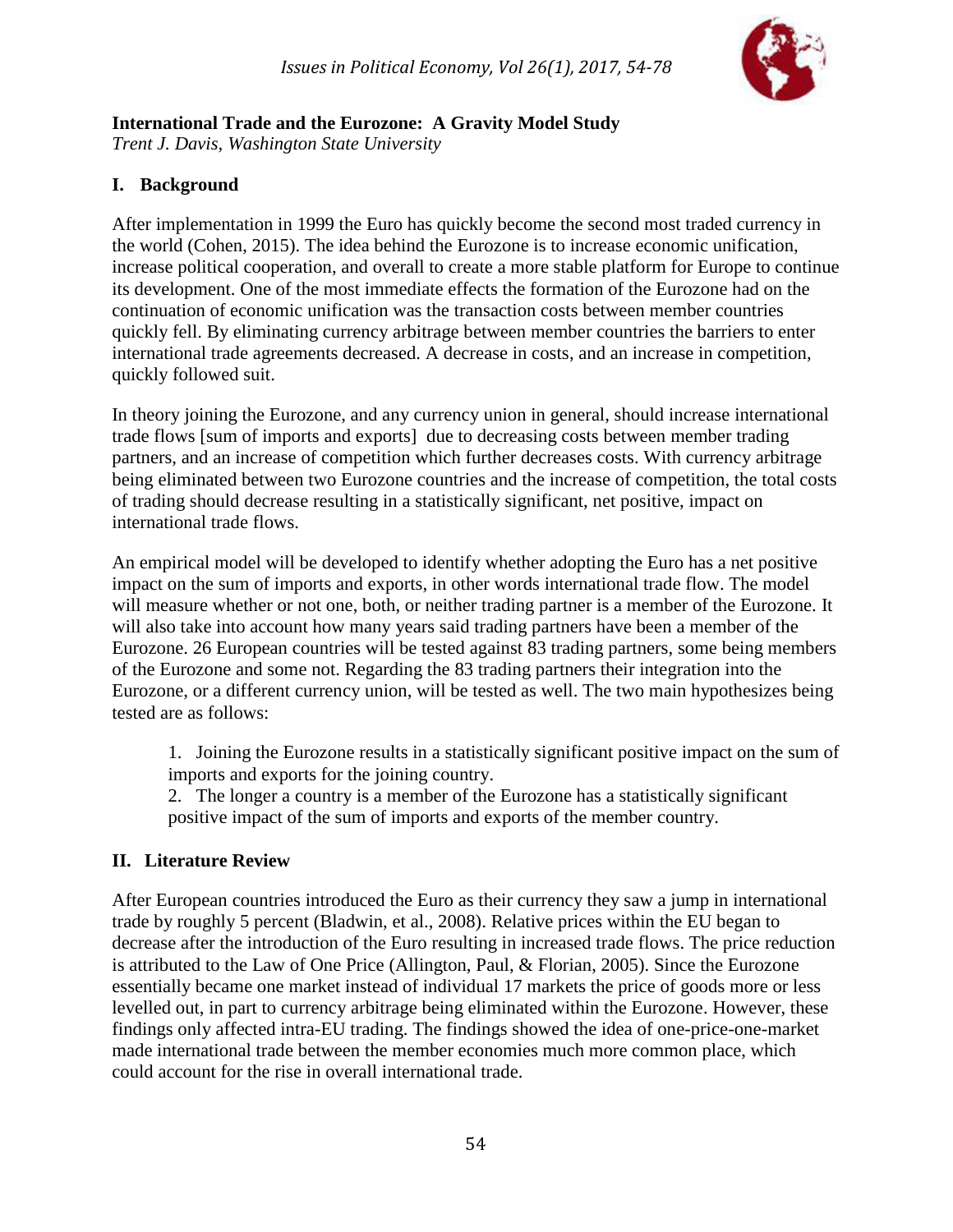A second proposition regarding the increase in international trade was the increase of the amount of goods original exporters began to sell to member states (Baldwin, 2006). This theory actually discounts the idea that prices began to equalize. Even though the transaction costs decreased between member states the law of supply and demand pricing continued. In other words, prices still would differentiate within different economies even though many treated the Eurozone as one market. Instead the argument states that the amount of products being exported by member economies increased, and this is the reason for the overall growth of international trade post-Euro integration. Evidence also shows how individual countries benefitted from this situation while others saw relatively zero change in net exports and imports. Out of the Eurozone members Spain saw the greatest growth of international trade while gains in Greece were negligible at best [some evidence even points to a contraction of international trade in Greece] (Baldwin, 2006).

Glick and Rose (2002) used the Gravity Model of International Trade in order to explain the relationship between currency unions and international trade flows. Taking into account bilateral trade agreements, population statistics, colonization statistics, and demographic information such as geological factors and cultural attributes of the tested countries they attempted to show a positive relationship between international trade flows and currency unions. While much of my research is based off of their findings, and model, there is one large difference between the two. Their model did not take into account the length of time a country has been a member of a currency union. Instead, their focus on currency unions consisted of a binary variable stating whether the tested countries were a member of a currency union, and a second binary variable stating whether the currency union that either tested country could be in were the same. Upon completing their model, they found international trade flows increased by roughly three times their original amounts if both tested countries were members of the same currency union (Glick & Rose, 2002). While this conclusion is consistent with the hypothesis stating being a member of a currency union increases international trade flows it does not take into account the amount of time either tested country has been a member of a currency union, which is a pillar of my model.

This research will be highlighting the effects of joining the Eurozone not only in the short-run, but the long run as well. Currency union integration decreases costs of trade between member states. The decrease of costs will result in an increase of competition, further lowering costs to trading partners. Over time as competition increases, and costs decrease, the amount of trade member countries partake in should increase. The variable accounting for time is a simple variable accounting for the rise in competition and reduced costs. My research will focus around both the initial currency union integration, and post-currency union integration. With the abolishment of currency arbitrage between member states, and decreased costs leading to increased competition, international trade should increase significantly.

#### **III.Economic Theory**

International trade is one of the four key components one needs to take into account when measuring aggregate demand. When a country sees increased exports compared to imports the aggregate demand curve shifts up, and vice-versa when imports increase. Investment, energy, resources, transportation costs and technology are all major aspects of international trade, as are differing exchange rates and currencies. It is important to take into account all of these aspects when measuring international trade data as they all affect aggregate demand. Many models have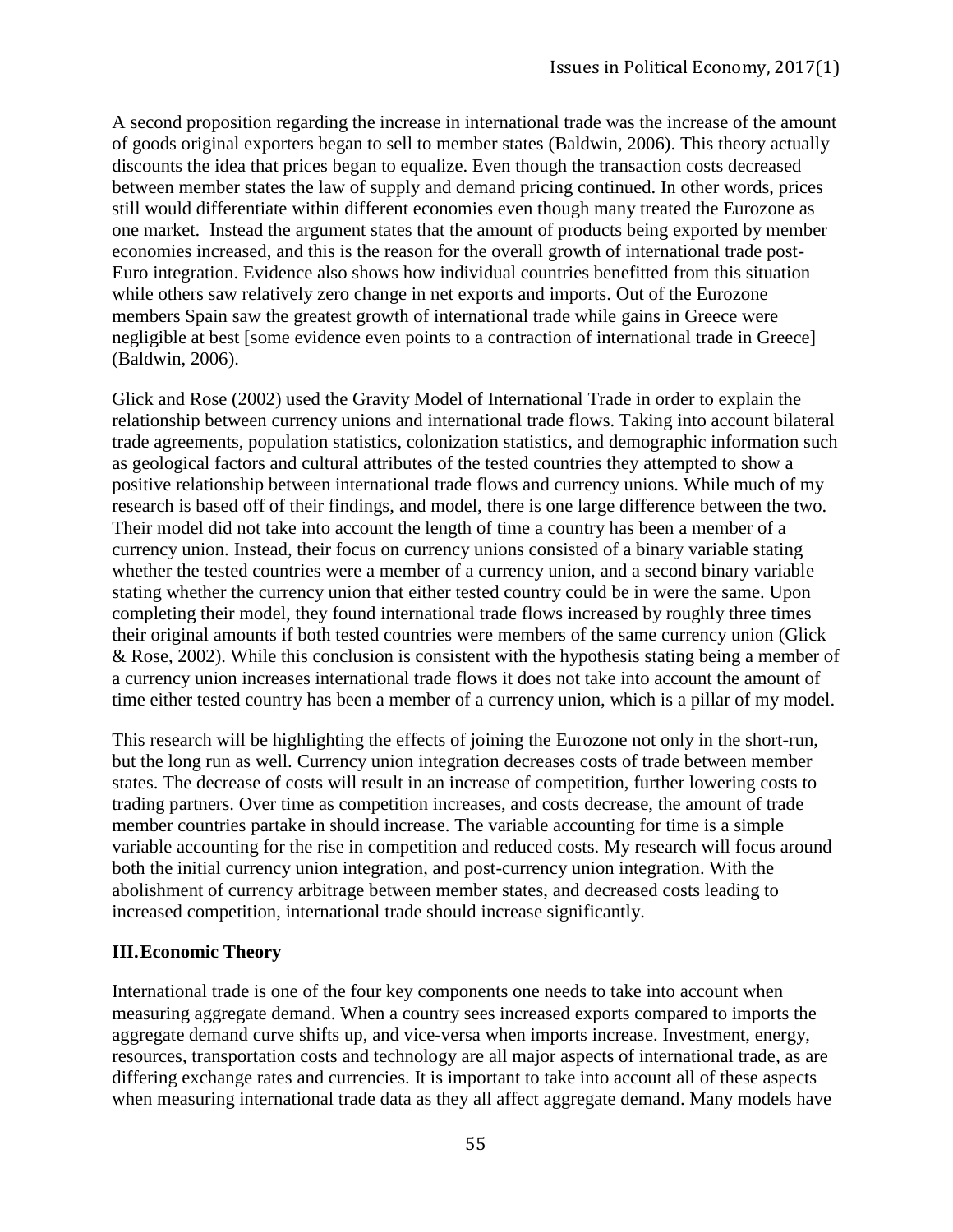#### International Trade and the Eurozone

been developed to explain international trade levels and what affects them. The Gravity Model of International Trade can be used to draw a relationship between joining a currency union and international trade flows. This relationship is based in classical economic theory of aggregate demand.

The gravity model of international trade, based off of Newton's equation explaining gravitational force between two physical objects, attempts to explain relationships between two countries participating in international trade (Verlinde, 2011). The base version of the Gravity Model of International Trade is:

$$
Equation 1: F_t = \beta \cdot \frac{GDP_1 \cdot GDP_2}{d^n}
$$

The model is testing the sum of imports and exports,  $F_t$ , between two countries,  $GDP_1$  and  $GDP_2$ . According to the model the only way to increase the trade flow between the two countries is to either increase the GDP of one, or both, of the active countries or to decrease the distance between them, assuming all else is held constant (Anderson, 1979). Unlike Newton's original equation, where the distance variable consists of solely a physical distance between two objects, the distance variable in the gravity model takes into account other variables that would bring two countries closer together such as; using a shared currency, shared land borders, an international sea port, and the physical distance between the trading partners. The variable measuring theoretical distance is the most important factor when the equation is used for predicting international trade. The model being developed accounts for currency union integration, shared languages, shared land borders, and whether or not either of the trading partners are landlocked. All of these variables have a large influence on the distance variable within this model.

Instead of showing whether trade flows will increase with a higher GDP the model will demonstrate how trade flows increase when one, or both, trade partners are members of a currency union, specifically focusing on the Eurozone. In regards to this model being a member of a currency union will decrease the distance variable. By joining a currency union a country is attempting to develop stronger economic relations with other members of said union. When adopting a common currency, currency arbitrage will become non-existent. In theory this should increase the amount of trade the member countries partake in.

By conducting research measuring the amount of trade countries who have adopted the Euro realised, both before and after adaptation, a positive statistical change in trade flows should be observable. In regard to intra-Eurozone trading those numbers will increase significantly upon adaptation of the Euro (Glick & Rose, 2002). International trade regarding countries outside of the Eurozone should also increase as currency union adaptation increases competition and decreases overall costs of trade (Glick & Rose, 2002).

The main hypothesis being tested is: a country that joins the Eurozone sees a significant increase in the international trade flows as the distance variable of the Gravity Model, which takes into account whether a country is a member of the Eurozone, will decrease. By measuring trade flows [sum of imports and exports] of a country, both before and after Eurozone integration, an increase of international trade post-integration should be observable. Also tested is the amount of time a country has been a member of the Eurozone. Post-Euro integration should result in a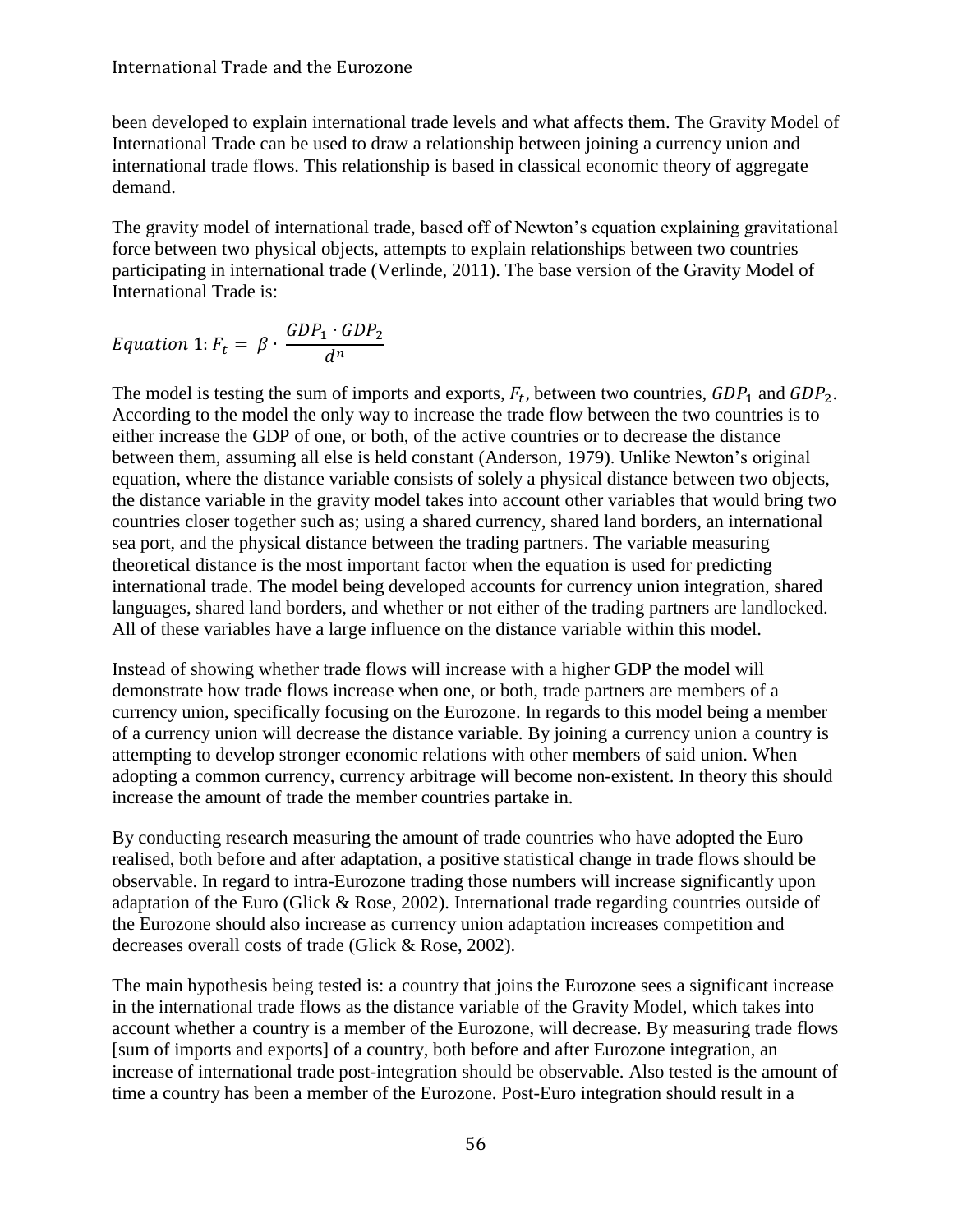decrease in costs between trading partners, especially intra-Eurozone trading partners. A result of the reduced costs between trading partners will be an increase in competition. Increased competition will reduce prices further than the original reduction of simply joining the currency union. A reduction of costs, resulting in increased competition, will increase international trade a member of a currency union will realise over time (Rose, 1999).

#### **IV.Results**

#### *A. Full Model*

The full model takes into account 26 home trading partners on the European continent and tests them against 83 trading partners located around the world, including Europe. This model is developed to show a general increase in total international trade when one of the home trading European countries adopts the Euro.

The Gravity Model was estimated using simple robust [to account for the issue of heteroscedasticity] OLS regressions. The model fits the data very well as the R-squared value equals 0.829, meaning 82.9 percent of the variation in trade flows was accounted for by the model. The observed coefficients were mainly consistent with what was originally expected. The independent variables measuring real GDP, whether or not the trading partner is a member of a currency union, the amount of years a country is a member of the Eurozone, if the trading partners share a land border, and if the two countries shared a common language all had positive coefficients. This makes intuitive sense since countries with higher real GDP values would be expected to trade more. The hypothesis that countries with higher GDPs will trade more is supported by both the coefficients being positive, and the variable being statistically significant. There are four coefficients with values negatively pertaining to expected trade flows: distance between the two countries, whether a country is in the Eurozone or not, the number of years the trading partner has been a member of a currency union, and if the EU country being test is landlocked. The coefficients pertaining to the variables distance[km] and whether or not the country is landlocked are consistent with the hypotheses. The further a country is away from its trading partner the less they will trade. If a country is landlocked then it is harder for it to distribute its own goods and receive goods, so the country is expected to realize lower values of trade due to increased costs, as seen with the negative coefficient.

The model was developed to determine whether or not there is a positive connection between being a member of a currency union and trade flows between countries. Out of the four variables accounting for currency unions in the model all but one, whether or not a country is a member of the Eurozone, are statistically significant at a 0.05 level. Out of the three statistically significant variables two have positive coefficients, how long a country has been in the Eurozone and whether or not the trading partner is a member of a currency union, with coefficients of 0.014 and 0.470 respectively, these results are consistent with their respective hypothesises. However, the variable accounting for how long the partner country has been in a currency union had an unexpected negative coefficient of -0.0381. The combination of the coefficients regarding the trade partner's currency union implementation is interesting. If the trading partner is a member of a currency union then the log value of the trade flows automatically increases by 0.470, but for each year the country is a member of said currency union its trade flow value will decrease by 0.038, assuming all else is held constant. The negative coefficients regarding the variables pertaining to the Eurozone membership, and how long the partner country has been in a currency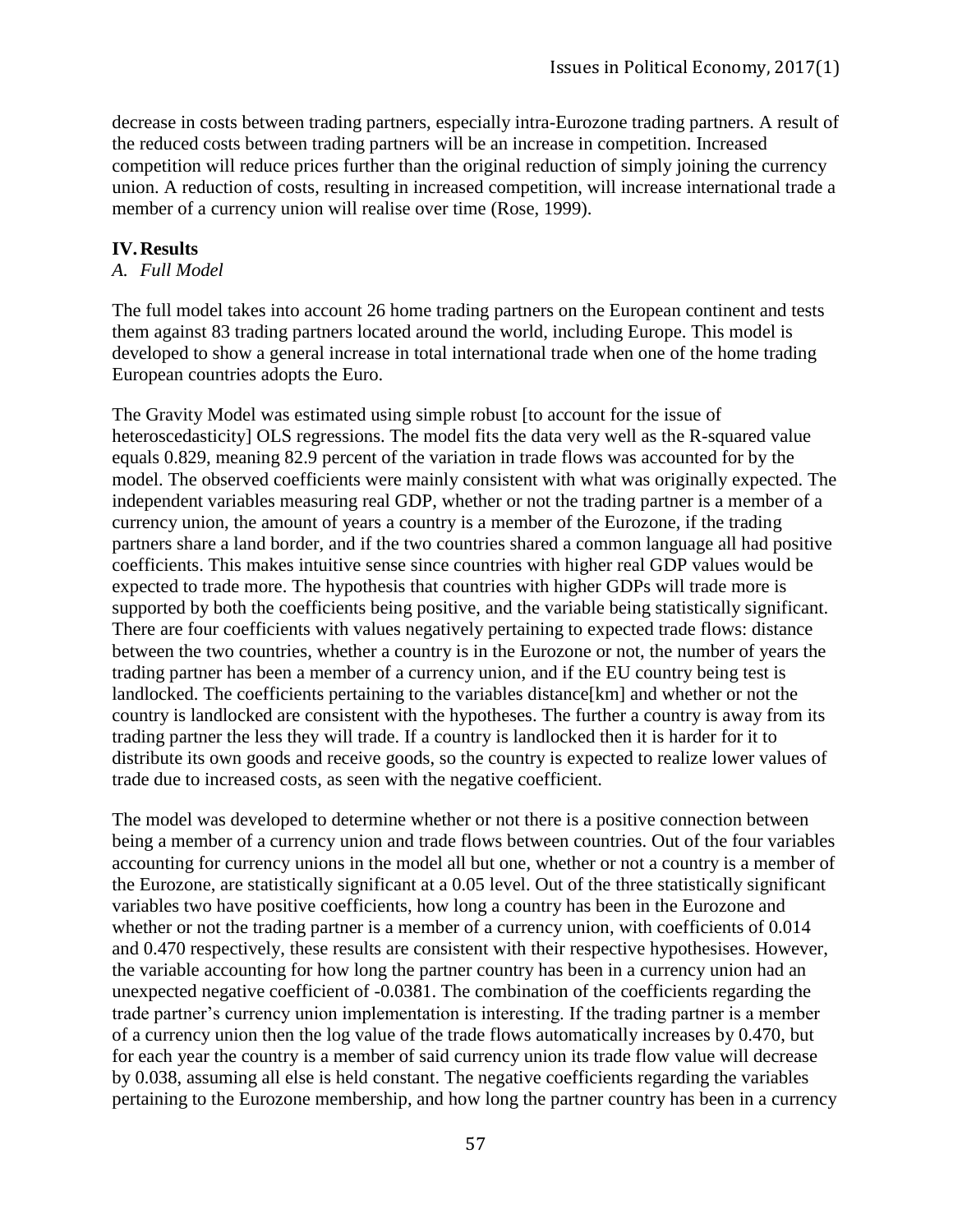union, are surprising. The negative values go against the original hypothesis that both of these variables would have a positive impact on trade.

Curiously the variable showing whether the European trade partner is a member of the Eurozone is not statistically significant. While the original hypothesis predicted it would have a positive coefficient the variable actually has a negative coefficient. However, the p-value equals 0.535, meaning it has no statistical impact on the results of the model.

| Table 1: Regression Results – Full model |  |  |
|------------------------------------------|--|--|
|                                          |  |  |

| <b>Independent Variable</b>                          | Coef.    | Std. Err.        | t-test   | p-test           |
|------------------------------------------------------|----------|------------------|----------|------------------|
| Intercept                                            | $-5.422$ | 1.035            | $-5.23$  | $\boldsymbol{0}$ |
| Real GDP                                             | 1.074    | 0.055            | 19.26    | $\mathbf{0}$     |
| Distance (km)                                        | $-0.039$ | 0.010            | $-3.86$  | $\boldsymbol{0}$ |
| Eurozone membership, yes or no                       | $-0.022$ | 0.035            | $-0.62$  | 0.535            |
| Eurozone membership years                            | 0.014    | 0.004            | 3.31     | 0.001            |
| Trading partner currency union membership, yes or no | 0.470    | 0.043            | 10.71    | $\boldsymbol{0}$ |
| Trading partner currency union membership years      | $-0.038$ | 0.004            | $-9.19$  | $\boldsymbol{0}$ |
| Shared boarder, yes or no                            | 1.321    | 0.041            | 31.55    | $\mathbf{0}$     |
| EU country landlocked, yes or no                     | $-1.155$ | 0.070            | $-16.49$ | $\boldsymbol{0}$ |
| Trading partner landlocked, yes or no                | 7.836    | 0.113            | 68.83    | $\boldsymbol{0}$ |
| Shared language                                      | 0.856    | 0.035            | 24.23    | $\boldsymbol{0}$ |
| <b>R-squared</b>                                     |          | 0.829            |          |                  |
| Number of Obs.                                       |          | 37175            |          |                  |
| Prob > F                                             |          | $\boldsymbol{0}$ |          |                  |
|                                                      |          |                  |          |                  |

#### **Dependent Variable = ln(Trade Flow)**

#### *B. European Model*

Unlike the original model, where worldwide trade was taken into account, only international trade flows between European countries will be measured in this model.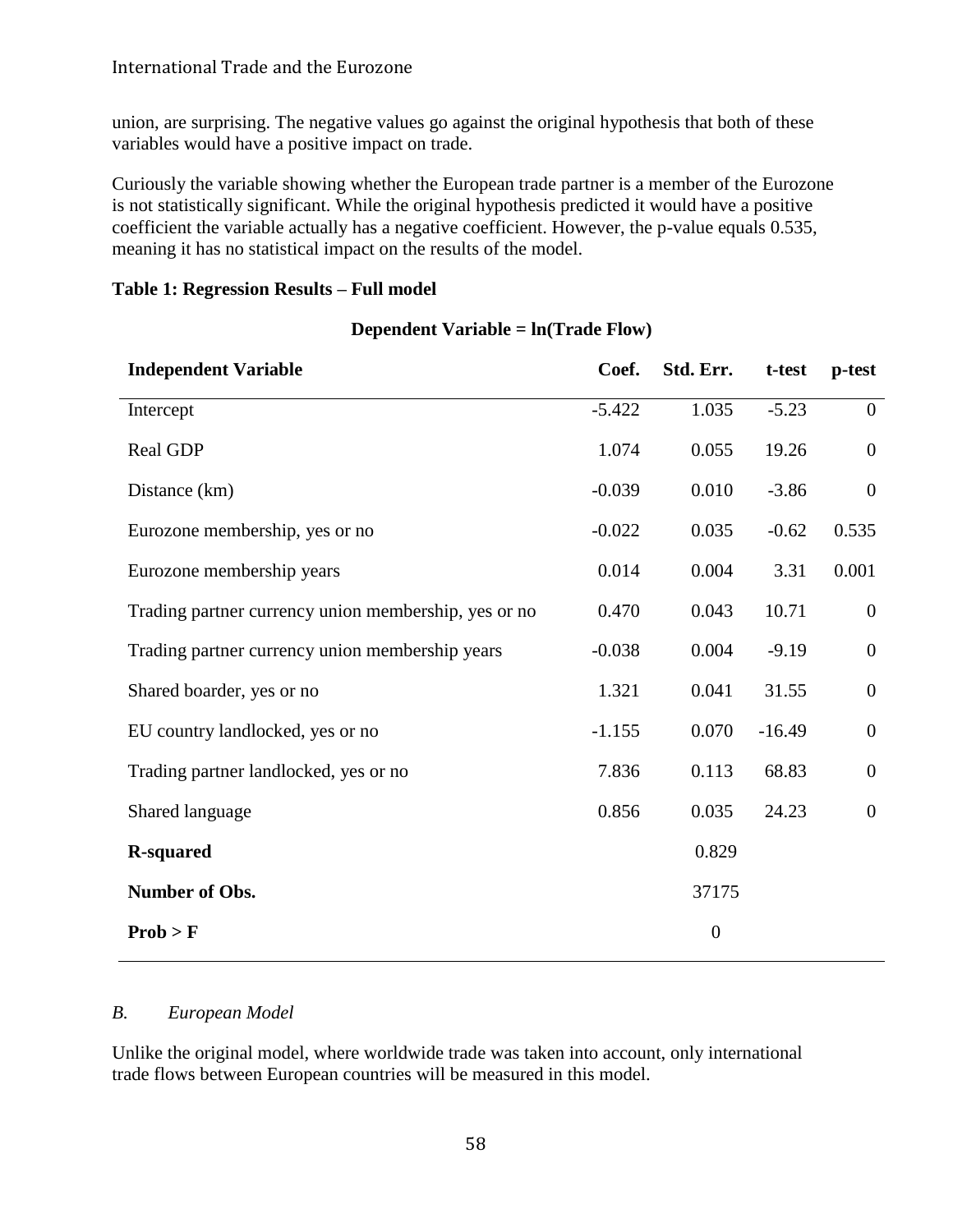#### **Table 2: Regression Results - European Model**

| <b>Independent Variable</b>                | Coef.     | Std. Err.      | t-test   | p-test           |
|--------------------------------------------|-----------|----------------|----------|------------------|
| Intercept                                  | 4.405     | 1.732          | 2.54     | 0.011            |
| Real GDP                                   | 0.827     | 0.074          | 11.13    | $\overline{0}$   |
| Distance (km)                              | 0.023     | 0.012          | 1.82     | 0.069            |
| Eurozone membership country one, yes or no | 0.122     | 0.042          | 2.86     | 0.004            |
| Eurozone membership years, country one     | $-0.018$  | 0.005          | $-3.42$  | 0.001            |
| Eurozone membership country two, yes or no | $-0.0124$ | 0.042          | $-0.29$  | 0.77             |
| Eurozone membership years, country two     | $-0.044$  | 0.005          | $-8.24$  | $\overline{0}$   |
| Shared border, yes or no                   | 1.411     | 0.033          | 41.73    | $\boldsymbol{0}$ |
| EU country landlocked, yes or no           | $-0.558$  | 0.055          | $-10.01$ | $\boldsymbol{0}$ |
| Trading partner landlocked, yes or no      | $-0.912$  | 0.086          | $-10.52$ | $\overline{0}$   |
| Shared language                            | 0.451     | 0.047          | 9.5      | $\boldsymbol{0}$ |
| <b>R-squared</b>                           |           | 0.859          |          |                  |
| Number of Obs.                             |           | 13,871         |          |                  |
| Prob > F                                   |           | $\overline{0}$ |          |                  |

#### **Dependent Variable = ln(Trade Flow)**

The R-squared value of the model equalled 0.859, meaning the model accurately predicts 85.9 percent of the dependent variable. Also, the overall  $Prob > F$  value is equal to 0, showing the model is statistically significant at a 0.05 level. While these values were relatively expected after running the original model, the coefficients for the variables Eurozone membership country one, yes or no, Eurozone membership years, country one, Eurozone membership country two, yes or no, and Eurozone membership years, country two are surprising:

Only one of these four variables; Eurozone membership country one, yes or no; has a positive coefficient of 0.122 [this variable is also statistically significant at a 0.05 level]. The positive coefficient is consistent with the original hypothesis. In theory if a country adapts the Euro as its currency, and is located and trading within Europe, then the amount of international trade the country sees should go up as the currency being used will be more standardized in regards to the trading partners, thus, decreasing the overall cost of trade.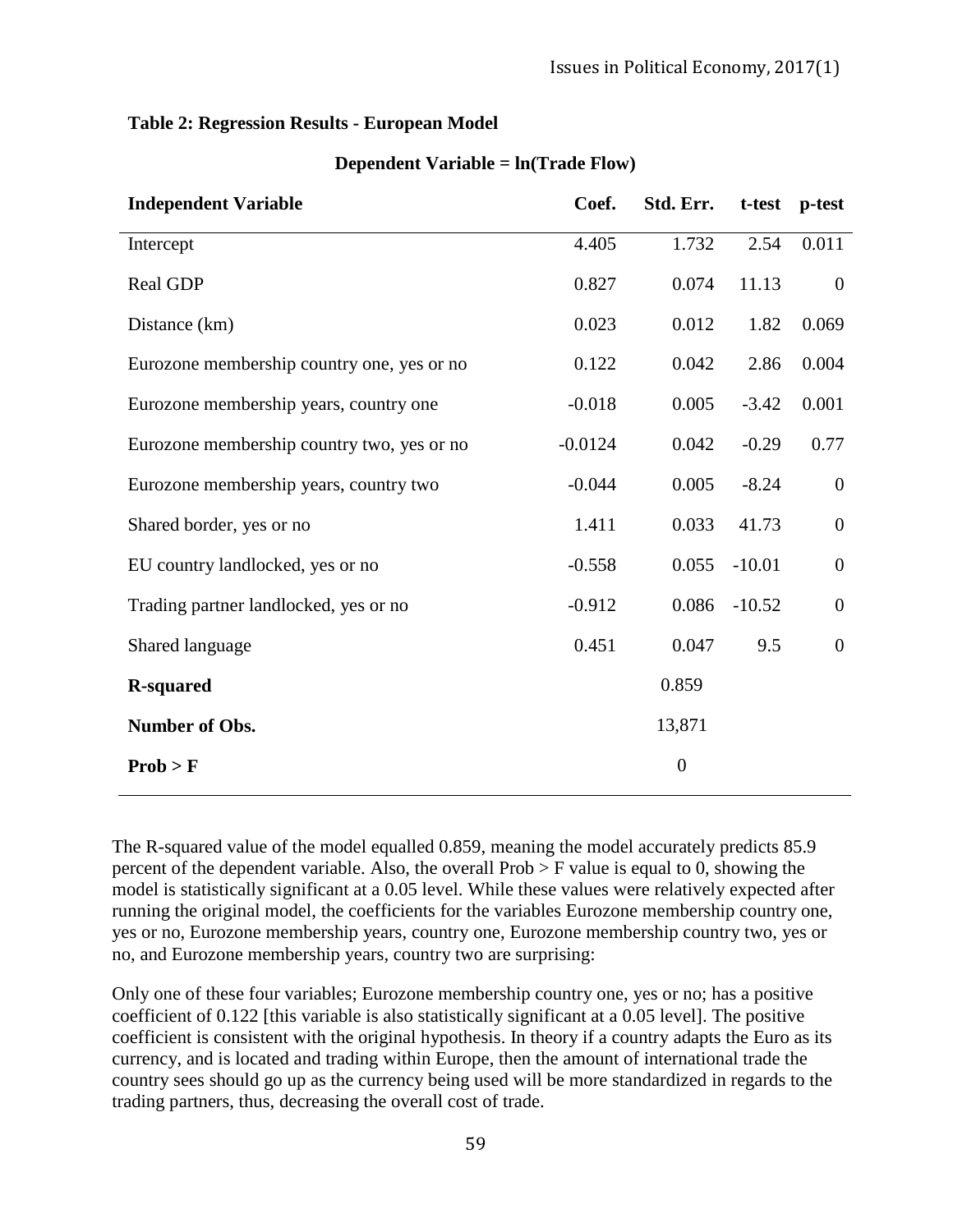#### International Trade and the Eurozone

However, two variables that were hypothesized to have positive coefficients were shown to be negative. The variables Eurozone membership years, country one; and Eurozone membership years, country two; have coefficients equal to -0.018 and -0.044 respectively [these variables are statistically significant at a 0.05 level as their p-values equal 0.001 and 0 respectively]. Both of these variables are measuring the amount of time the home country and/or trading partner have been members of the Eurozone. The original hypothesis of these two variables stated they would have a positive relationship with international trade flows. It was thought the longer a country has been using the Euro the sum of exports and imports would increase as the Euro would become more and more stable over time. However, this model shows the opposite. It shows that for each year the home country uses the Euro its international trade flow will decrease by 1.838 percent, and for each year the partner country uses the Euro the amount of trade between the two countries decreases by 4.410 percent. These results do not support the original hypothesises that both of these variables would have a positive relationship in regards to international trade.

Following the similarities, the secondary model has with the original model one of the four variables; Eurozone membership country two, yes or no; was not statistically significant at any level. This variable is measuring whether or not the partner country that is being traded with is a member of the Eurozone or not. The p-value of said variable is equal to 0.77, thus, it has no statistical significance within the model. However, this is not necessarily unexpected. The binary variables pertaining to whether trade partner one and two are in the Eurozone are essentially the same. For example, if Spain is either the home country or the trading partner its values for Eurozone membership country one, yes or no; and Eurozone membership country two, yes or no; will be the same respectively. The fact that the variable accounting for "country two" i.e. the trade partner is not significant does not necessarily show that currency unions do not have any relationship in regards to international trade flows. Instead, the statistical insignificance of this variable shows a possible necessary change to the model needs to be made.

Instead of including two variables describing whether or not countries within Europe are individual members of the Eurozone, like the previous model has, a new variable describing whether or not both countries are in the Eurozone should be implemented. This would be a binary variable with a value of zero if one or both countries are not in the Eurozone, and a value of one if both countries are in the Eurozone. This idea is the basis for the third model developed.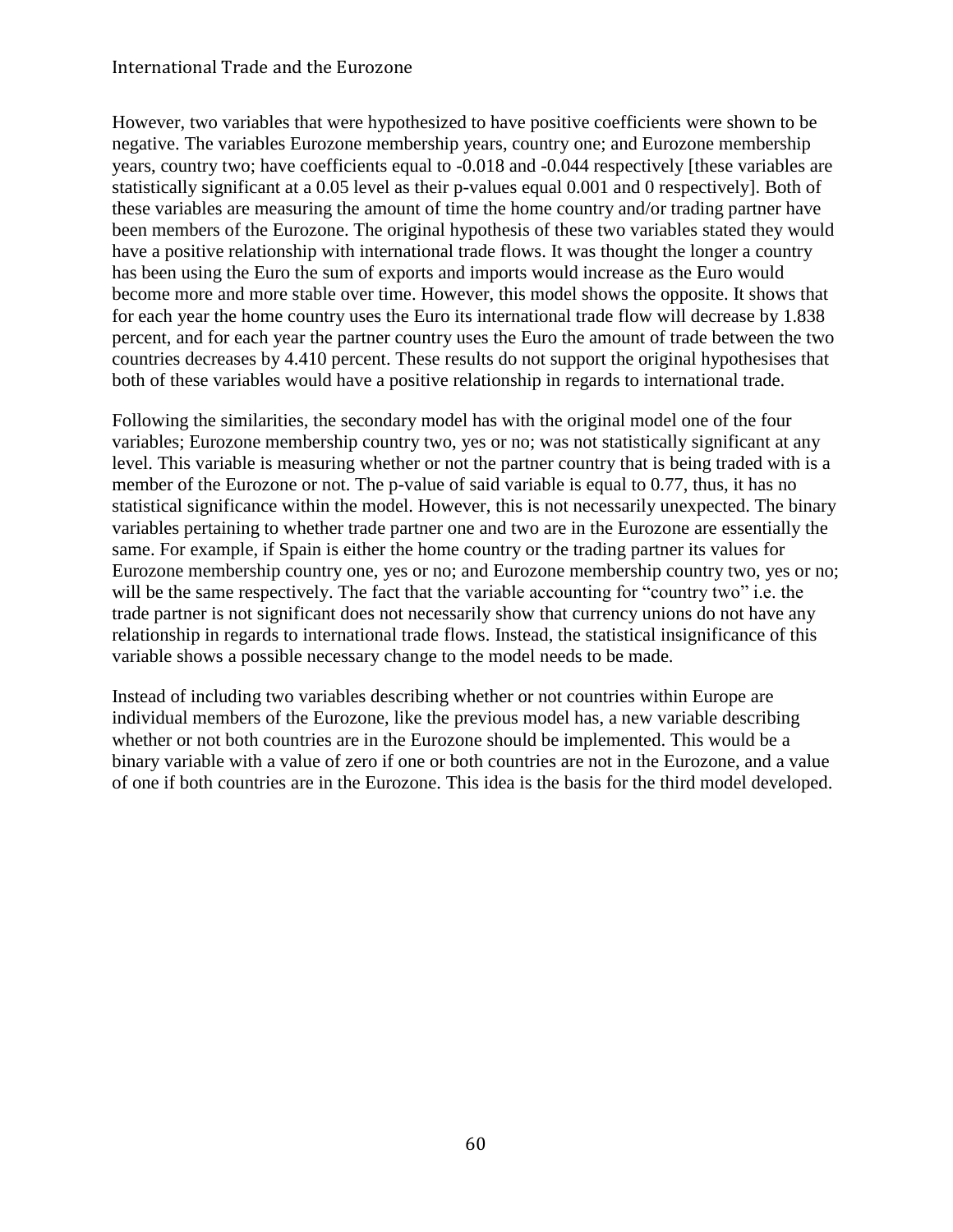#### *C. Intra-Eurozone Trading Model*

As with the first two models the overall model is highly accurate. A value of 0.858 for the Rsquared statistic shows the variables and data account for 85.8 percent of the dependent variable. The model is also statistically significant at a 0.05 level as the Prob  $>$  F is equal to 0. This is consistent with the prior two models.

#### **Table 3: Regression Results - Intra-Eurozone trading model**

| <b>Independent Variable</b>                           | Coef.    | Std. Err.        | t-test   | p-test           |
|-------------------------------------------------------|----------|------------------|----------|------------------|
| Real GDP                                              | 2.033    | 1.679            | 1.21     | 0.226            |
| Distance (km)                                         | 0.949    | 0.081            | 11.62    | $\mathbf{0}$     |
| Shared border, yes or no                              | 0.023    | 0.015            | 1.54     | 0.123            |
| Both trading partners are Eurozone members, yes or no | 0.170    | 0.029            | 5.7      | $\mathbf{0}$     |
| EU country one landlocked, yes or no                  | 1.412    | 0.033            | 42.76    | $\boldsymbol{0}$ |
| EU country two landlocked, yes or no                  | $-0.576$ | 0.061            | $-9.44$  | $\boldsymbol{0}$ |
| Shared language                                       | $-1.140$ | 0.075            | $-15.18$ | $\boldsymbol{0}$ |
| Real GDP                                              | 0.448    | 0.056            | 7.87     | $\boldsymbol{0}$ |
| <b>R-squared</b>                                      |          | 0.858            |          |                  |
| Number of Obs.                                        |          | 13,871           |          |                  |
| Prob > F                                              |          | $\boldsymbol{0}$ |          |                  |

#### **Dependent Variable = ln(Trade Flow)**

The main concern for the third model was to identify a relationship between trade partners who are both members of the Eurozone and their international trade flows. The variable pertaining to both trading countries being Eurozone members was hypothesized to have a positive relationship with the expected trade flows. As shown above the coefficient for this variable is a positive at 0.170, and has a p-value equal to 0. This results in a supported hypothesis that countries that are both members of the Eurozone will partake in higher levels of trade than countries who are not both members. The findings of this model are consistent with prior research showing trade flows between two countries who are members of the same currency union partake in significantly more trade than countries who are not both members of the same currency union (Glick & Rose, 2002). While the findings of this model do not show an increase as large prior research it is still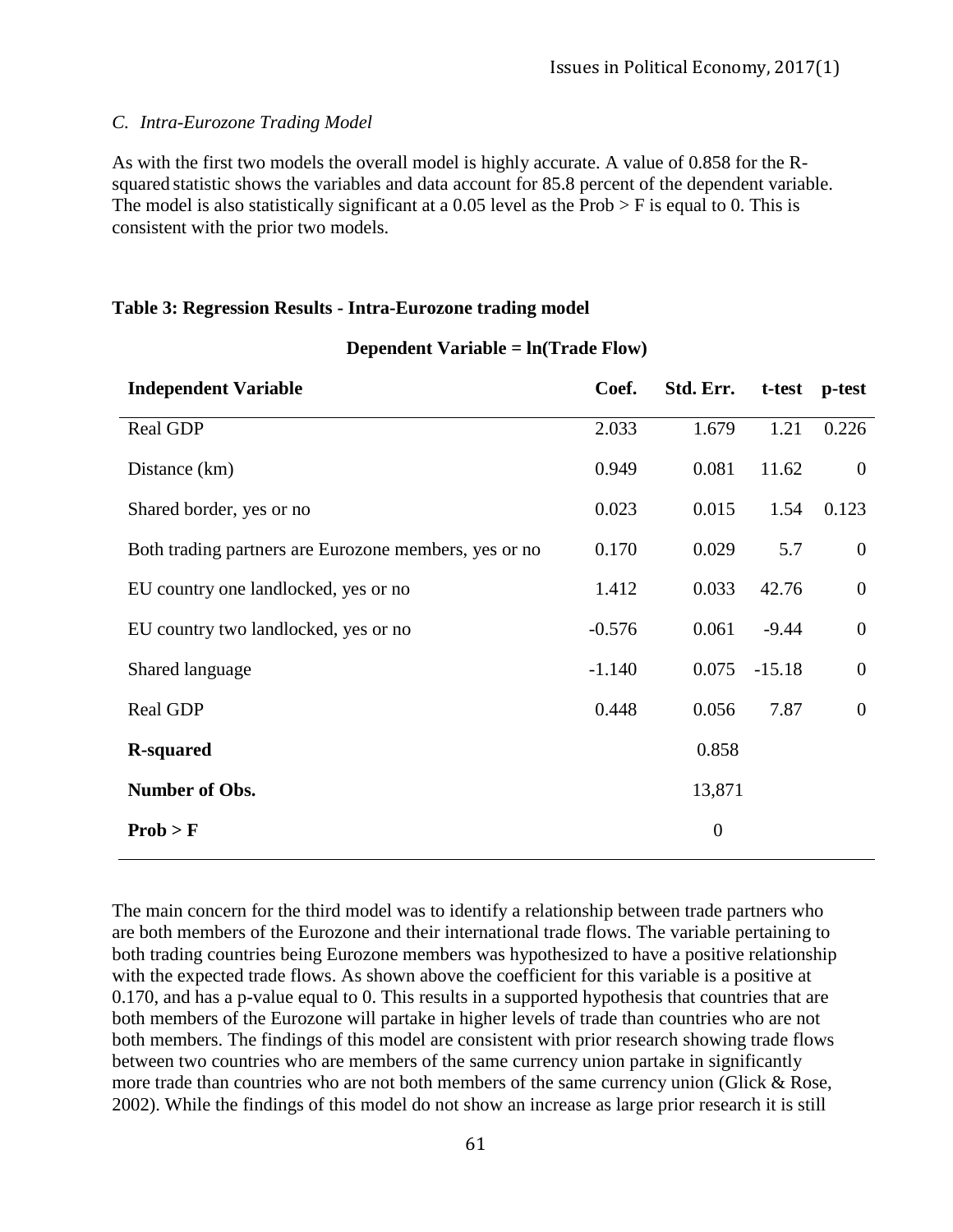consistent with the idea that intra-currency union trading is statistically higher than non-intracurrency union trading.

One of the largest differences this model had in regards to the variables revolves around the physical distance variable. Unlike in the prior models this variable was not statistically significant at any level. However, since this model only takes into account trading partners within the European continent, which is relatively small, the distance between trading partners is not expected to have as high an impact on trade as it would in the first model.

All other variables within the model were statistically significant at a 0.05 level as their p-values were all equal to 0. Also, the coefficients of the variables all made sense and supported the hypothesises regarding them. The variables pertaining to real GDPs, shared land borders, and shared language all had positive coefficients. The variables pertaining to whether or not the tested countries were landlocked both have negative coefficients as landlocked countries have a higher cost of trade (theorized to be due to the absence of an international sea port), thus, decreasing total trade.

## **V. Conclusion**

After analysing the empirical model results a conclusion can be drawn that being in the Eurozone may or may not increase international trade flows. A surprising result showed that in regards to worldwide trade being a member of the Eurozone does not have a statistically significant impact on total trade flows. On top of this the variable stating whether the trade partner was in a currency union had a very significant increase on international trade levels. The variable took into account the Eurozone as well as all other currency unions currently being used today. The results show being a member of a currency union should have a positive impact on total trade flows, but it does not specify the currency union being tested. This result regarding whether or not joining the Eurozone specifically increases international trade flows or not is inconclusive. Even though the coefficient for how many years the trade partner was in a trade union was negative it would take roughly fifteen years, all other variables held constant, for the negative coefficient to outweigh the positive coefficient of the trading partner's currency union implementation.

A key aspect of this research was to show a direct relationship with trade flows and how long a country has been a member of a currency union. After analysing the results of all three models it can be concluded that the length a country is a member of a currency union does have a statistically significant impact on the amount of international trade the country partakes in. However, while the original hypothesis stated "the longer a country is a member of a currency union the more trade said country will conduct" the evidence shows this may not be the case. The tested results of the first model, testing worldwide trade, show the longer a country has used the Euro the more international trade the country will conduct. This contradicts the model testing European trading partners which provided evidence that the longer a country is a member of the Eurozone the less international trade the country will partake in. While both variables are statistically significant the results are inconclusive regarding the effect time has on the Euro due to the coefficients being positive for one and negative for the other.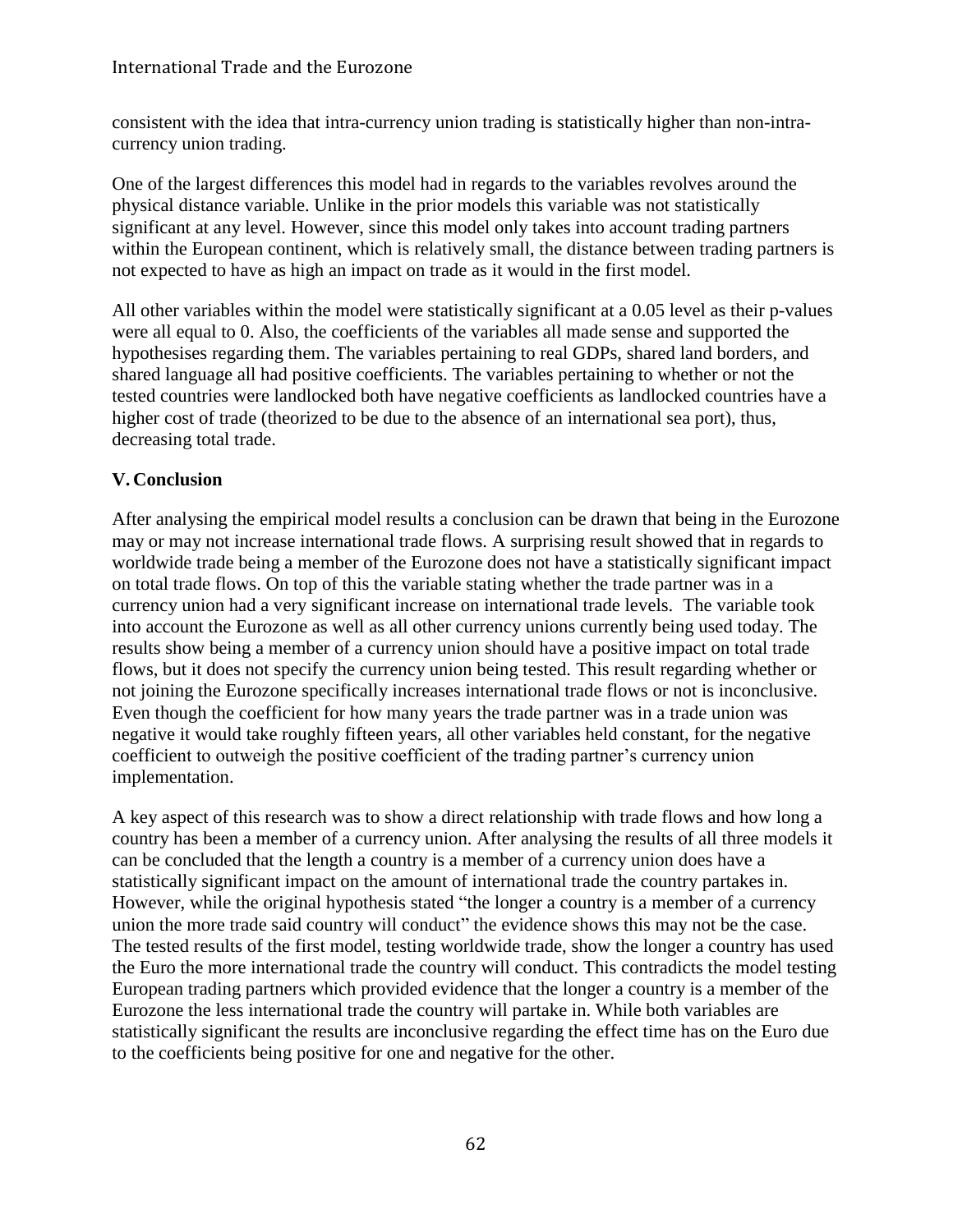One of the most important observations regarding the Eurozone and trade was intra-Eurozone trading. The results show roughly a 17 percent increase in international trade will be realized within the Eurozone once both trading partners are members. This isn't surprising. When countries trade using the same currency the cost of goods is minimized and currency arbitrage is non-existent. This phenomenon results in increased international trade between Eurozone member countries due to decreasing trade costs.

One of the shortcomings of the research was the lack of using other currency unions than just the Eurozone. While other currencies unions were accounted for they were not specifically defined, nor organized into different variables. Instead, for the variable defining whether or not the trading partner is in a currency union, all currency unions were treated the same. If these currency unions had been individually defined the results may have been different.

Further research regarding different currency unions should take place. This research essentially focused on the implications of the Eurozone and it did not weigh other, specific currency unions, the same. While a variable was included to determine if the partner trade country was in a currency union this variable did not define which currency union was being analysed. Was it a country that is a member of the Communauté Financière Africaine, the East Caribbean Dollar, or a different currency union? These types of questions were not addressed in this research. By defining what currency unions are being tested a more distinct correlation between trade and currency unions could be observed. Future research should include all currency unions and specify what currency union is being accounted for, for each tested country.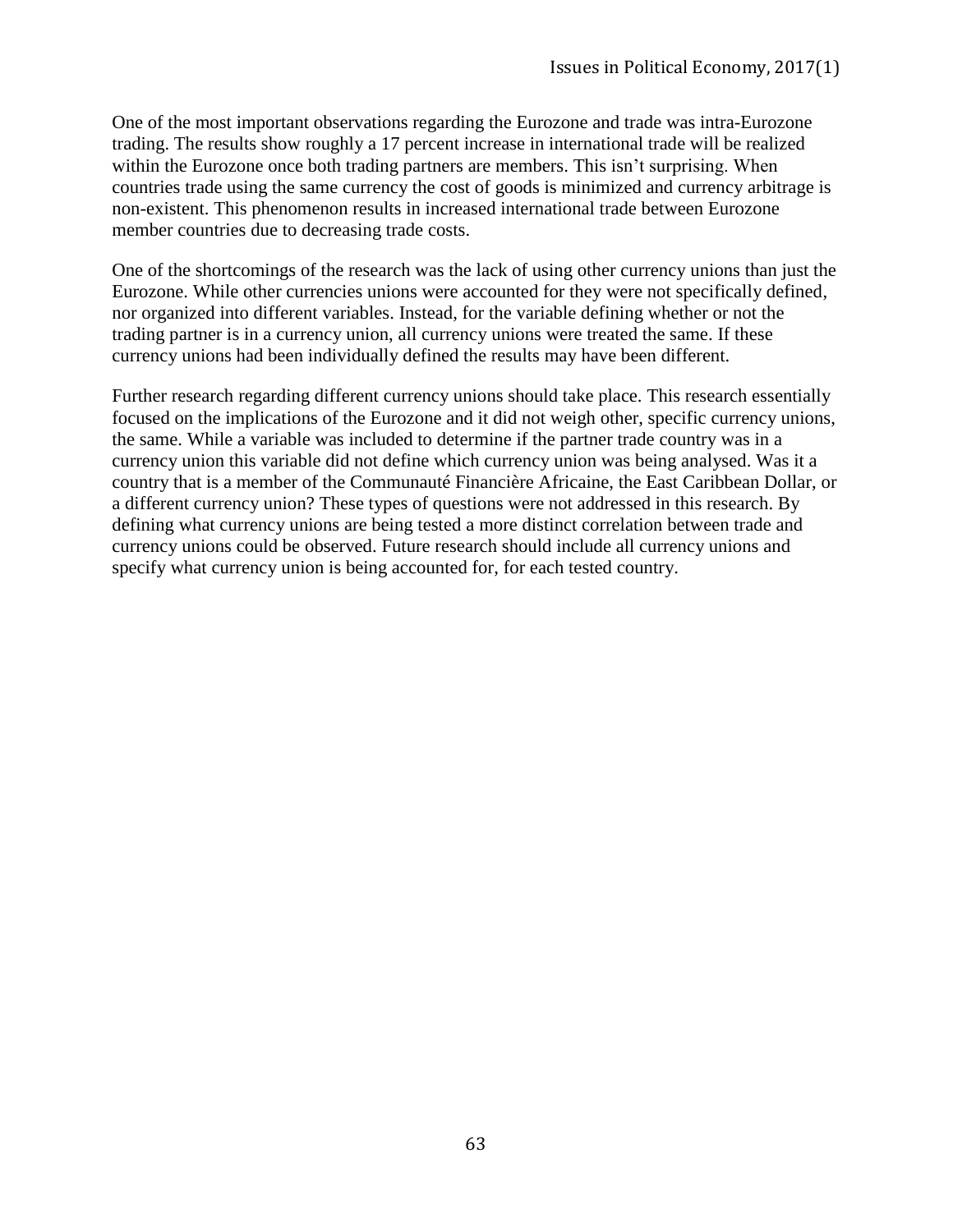# **VI. Appendices**

# *A. Data Description:*

In order to create an accurate gravity model of trade macro level data will be the focus. The main variables needed are real GDP, import and export data, and trade flows. Along with these main variables there will be many secondary variables defining the distance variable within the gravity model.

The trade data necessary is from Eurostat, a database created by the European Commission tracking multiple macro-economic indicators, such as international trade data, for all EU countries. The import and export statistics used, along with the trade flow data, is from the Eurostat database, BEC.

Along with the data discussed above, information regarding multiple other variables have been taken into account to accurately determine the distance variable. This variable does not just take into account the physical distance between two trading countries, although that is one aspect of it, but instead takes into account many other factors. These variables consist of: whether or not the European trading partner is a member of the Eurozone and how long they have been a member, whether the subsequent trading partner is in a currency union (does not have to be the Eurozone) and how long they have been a member, whether or not one or both trading partners are landlocked, whether or not the trading partners share a land border, and finally whether or not the trading partners have a shared language.

To define the physical distance between the tested countries the geographical centroid of each country was found using longitude and latitude. Once these were found the *Haversine Equation* was used to find the exact distance, in kilometres, between the centroids:

*Equation 2:*

Distance in km = 
$$
\sin(\frac{lat2 - lat1}{2})^2 + \cos(lat1) * \cos(lat2) * \sin(\frac{long2 - long1}{2})^2
$$

The variables *lat1* and *lat2* refer to the latitude of the centroids of the tested countries. Similarly, the variables *long1* and *long2* represent the longitude of the centroids of the tested countries.

The data description table and summary statistics table are located below: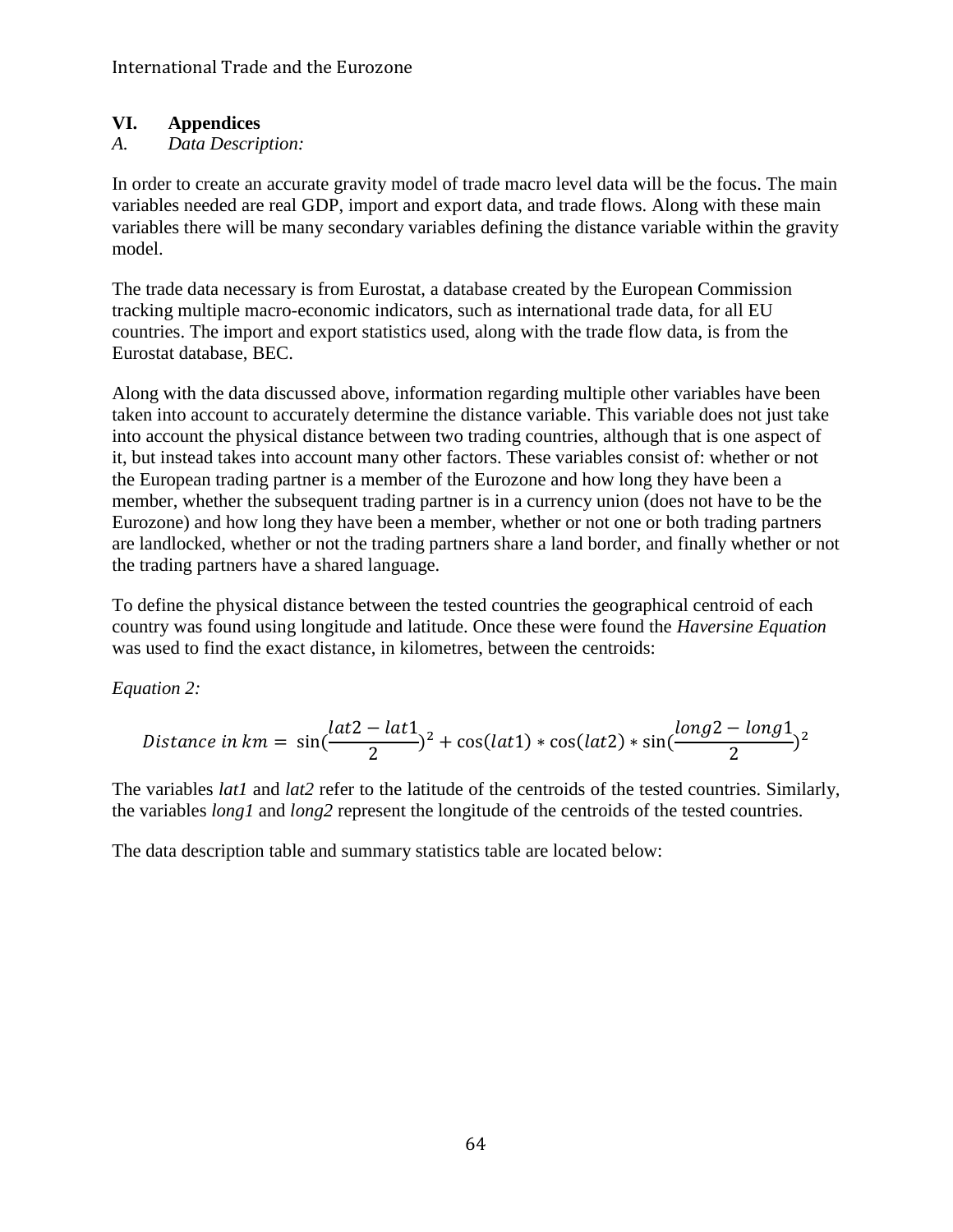# **Table 4: Data**

| <b>LABEL</b>                          | <b>VARIABLE DESCRIPTION</b>                                                 | <b>SOURCE</b>                       | <b>DATA</b><br><b>PERIOD</b> | <b>DATA</b><br><b>INTERVAL</b> | <b>OBSERVATION</b><br><b>UNIT</b> |
|---------------------------------------|-----------------------------------------------------------------------------|-------------------------------------|------------------------------|--------------------------------|-----------------------------------|
| <b>Trade Flow</b>                     | Sum of imports & exports                                                    | Eurostat                            | 1988-2013                    | Annual                         | Euros                             |
| $ln(rGDP*rGDP)$                       | Natural Log of real GDP of home<br>country * read GDP of partner<br>country | Penn World<br>Tables                | 1988-2010                    | Annual                         | <b>USD</b>                        |
| ln(Centroid<br>Distance)              | Natural log of the distance between<br>tested countires centroids           | <b>Portland State</b><br>University | N/A                          | N/A                            | Kilometers                        |
| Lang                                  | Do the countries share a language?<br>Yes or no.                            | <b>CIA Worldfact</b><br><b>Book</b> | N/A                          | N/A                            | <b>Binary Variable</b>            |
| <b>Border</b>                         | Do the countries share a border?<br>Yes or no.                              | <b>CIA Worldfact</b><br><b>Book</b> | N/A                          | N/A                            | <b>Binary Variable</b>            |
| Lock                                  | Is the country landlocked? Yes or<br>no.                                    | <b>CIA Worldfact</b><br><b>Book</b> | N/A                          | N/A                            | <b>Binary Variable</b>            |
| Euro Currency<br>Union                | Is the home coutry a member of the<br>Eurozone? Yes or no.                  | European<br><b>Central Bank</b>     | 1988-2010                    | Annual                         | <b>Binary Variable</b>            |
| Euro Currency<br><b>Union Time</b>    | How long has the home country<br>been a member of the Eurozone?             | European<br><b>Central Bank</b>     | 1988-2011                    | Annual                         | Years                             |
| <b>Parnter Currency</b><br>Union      | Is the partner country a member of<br>a currency union? Yes or no.          | Various<br>Sources                  | 1988-2012                    | Annual                         | <b>Binary Variable</b>            |
| <b>Partner Currency</b><br>Union time | How long has the partner country<br>been a member of a currency<br>union?   | Various<br>Sources                  | 1988-2013                    | Annual                         | Years                             |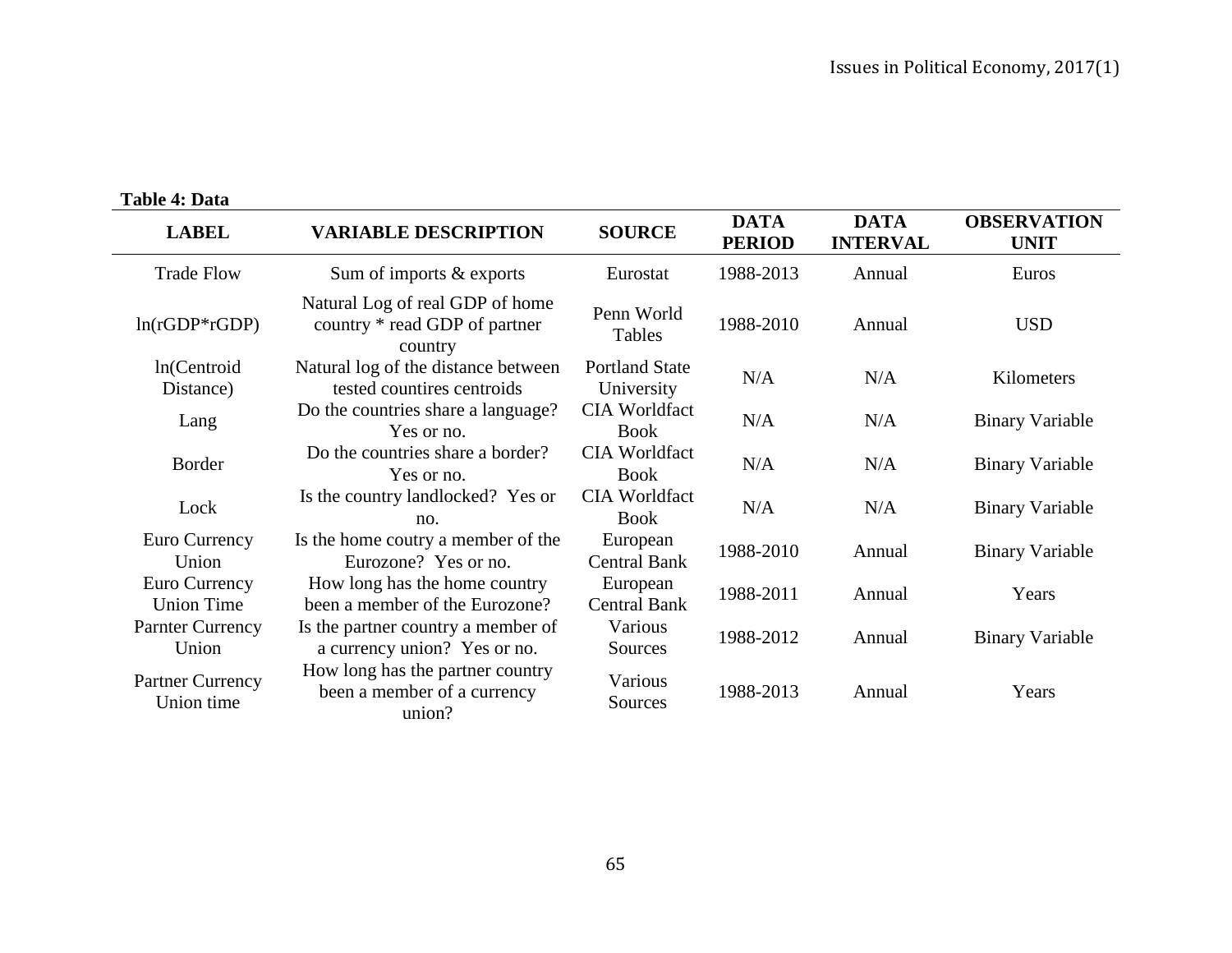# International Trade and the Eurozone

# **Table 5: Summary Statistics Table**

|                        |                     |                   |                       |                | <b>Max</b>   |
|------------------------|---------------------|-------------------|-----------------------|----------------|--------------|
| Unit                   | <b>Observations</b> | <b>Mean Value</b> | <b>Std. Deviation</b> | <b>Value</b>   | <b>Value</b> |
| Euros                  | 37175               | 17.98             | 3.177                 | 1.099          | 25.391       |
| <b>USD</b>             | 50465               | 19.035            | 1.262                 | 15.066         | 22.382       |
| Kilometers             | 50465               | 9.011             | 0.717                 | 5.214          | 9.901        |
| Binary Variable        | 50465               | 0.038             | 0.192                 | $\theta$       |              |
| <b>Binary Variable</b> | 50465               | 0.035             | 0.185                 | $\theta$       |              |
| <b>Binary Variable</b> | 50465               | 0.249             | 0.432                 | $\overline{0}$ |              |
| <b>Binary Variable</b> | 50465               | 0.256             | 0.437                 | $\theta$       |              |
| Years                  | 50465               | 1.548             | 3.177                 | $\theta$       | 12           |
| <b>Binary Variable</b> | 50465               | 0.134             | 0.341                 | $\overline{0}$ |              |
| Years                  | 50465               | 1.463             | 4.813                 | $\overline{0}$ | 37           |
|                        |                     |                   |                       |                | Min.         |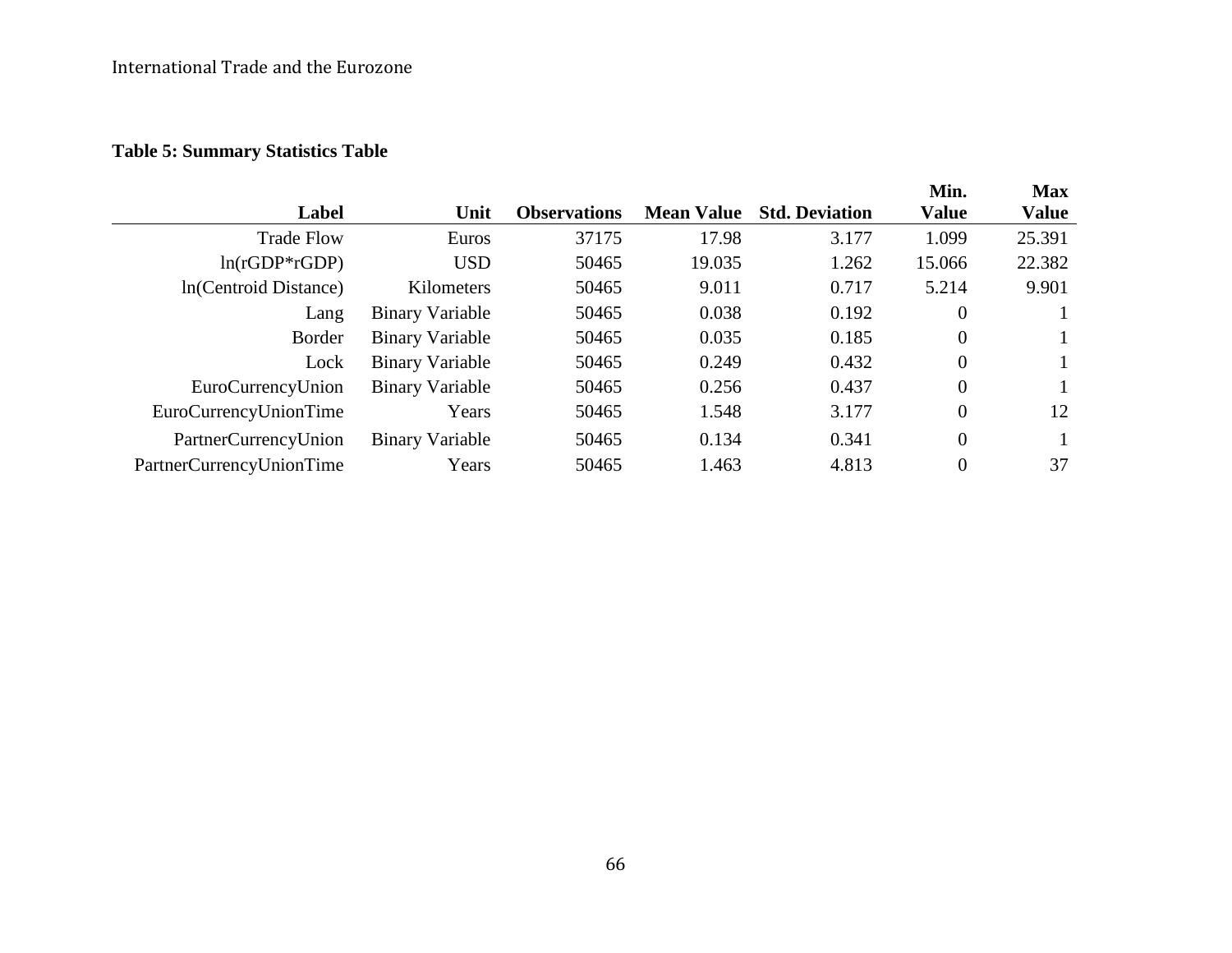# **Table 6: Home Variable Countries**

# **Home Variable Countries Tested:**

# **26 European Countries**

| Belgium         | Italy          |
|-----------------|----------------|
| <b>Bulgaria</b> | Lithuania      |
| Croatia         | Luxemburg      |
| Cyprus          | Malta          |
| Czech Republic  | Netherlands    |
| Denmark         | Poland         |
| Estonia         | Portugal       |
| Finland         | Romania        |
| France          | Slovakia       |
| Germany         | Slovenia       |
| Greece          | Spain          |
| Hungary         | Sweden         |
| Ireland         | United Kingdom |
|                 |                |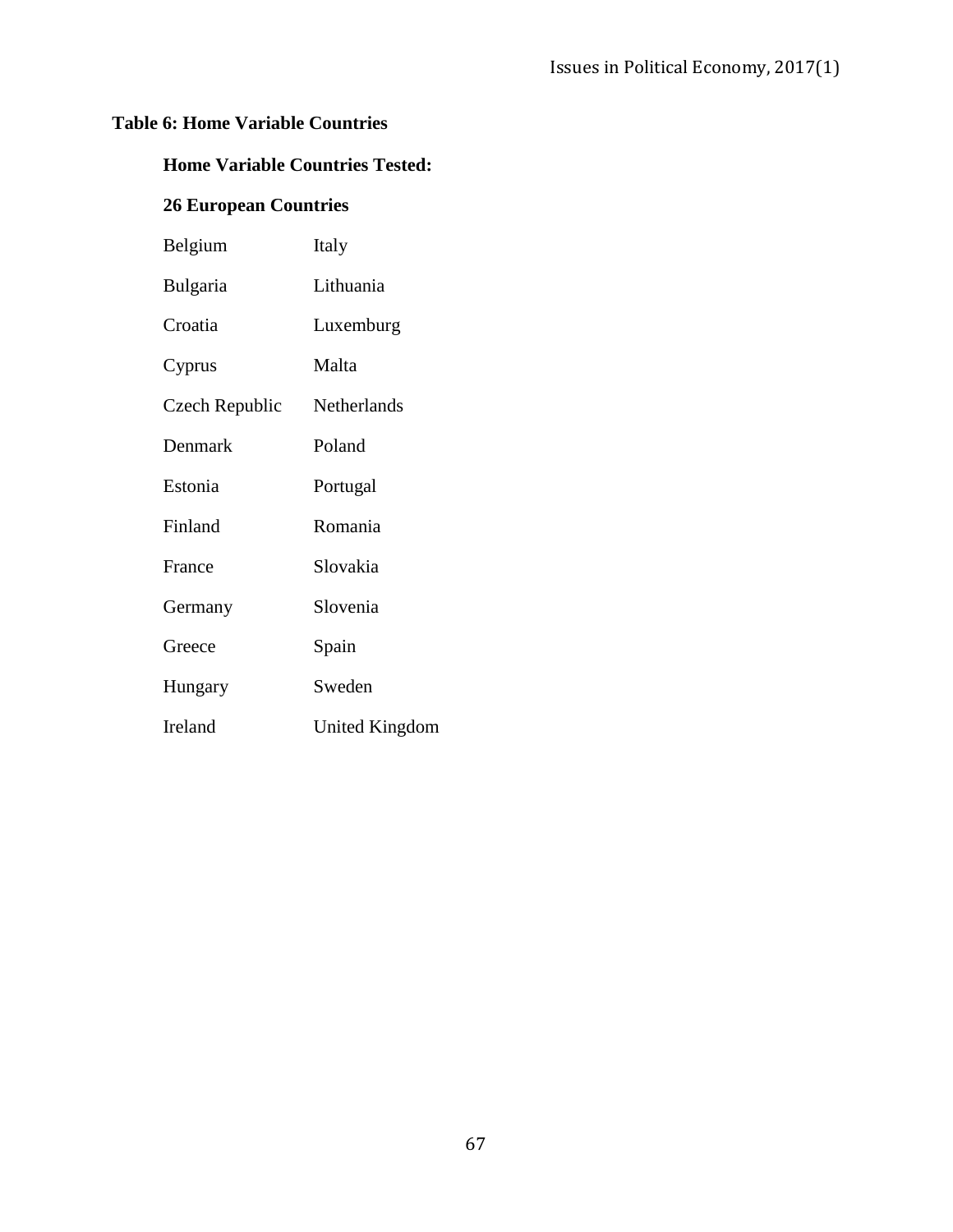# **Table 7: Trade Partner Countries**

# **Partner Trade Countries Tested: 83**

| Argentina          | Greece             | Paraguay     |
|--------------------|--------------------|--------------|
| Australia          | Guatemala          | Peru         |
| Austria            | Guinea             | Philippines  |
| <b>Bahrain</b>     | Hong Kong          | Poland       |
| Bangladesh         | Hungary            | Portugal     |
| <b>Belarus</b>     | Iceland            | Romania      |
| Belgium            | India              | Russia       |
| Bolivia            | Indonesia          | Saudi Arabia |
| <b>Brazil</b>      | Iran               | Singapore    |
| Bulgaria           | Ireland            | Slovakia     |
| Cameroon           | <b>Israel</b>      | Slovenia     |
| Canada             | Italy              | South Africa |
| Chile              | <b>Ivory Coast</b> | South Korea  |
| China              | Japan              | Spain        |
| Colombia           | Jordan             | Sri Lanka    |
| Costa Rica         | Kenya              | Sweden       |
| Croatia            | Lithuania          | Switzerland  |
| Cyprus             | Luxemburg          | Syria        |
| Czech Republic     | Madagascar         | Taiwan       |
| Denmark            | Malaysia           | Thailand     |
| Dominican Republic | Malta              | Tunisia      |
| Ecuador            | Mauritius          | Turkey       |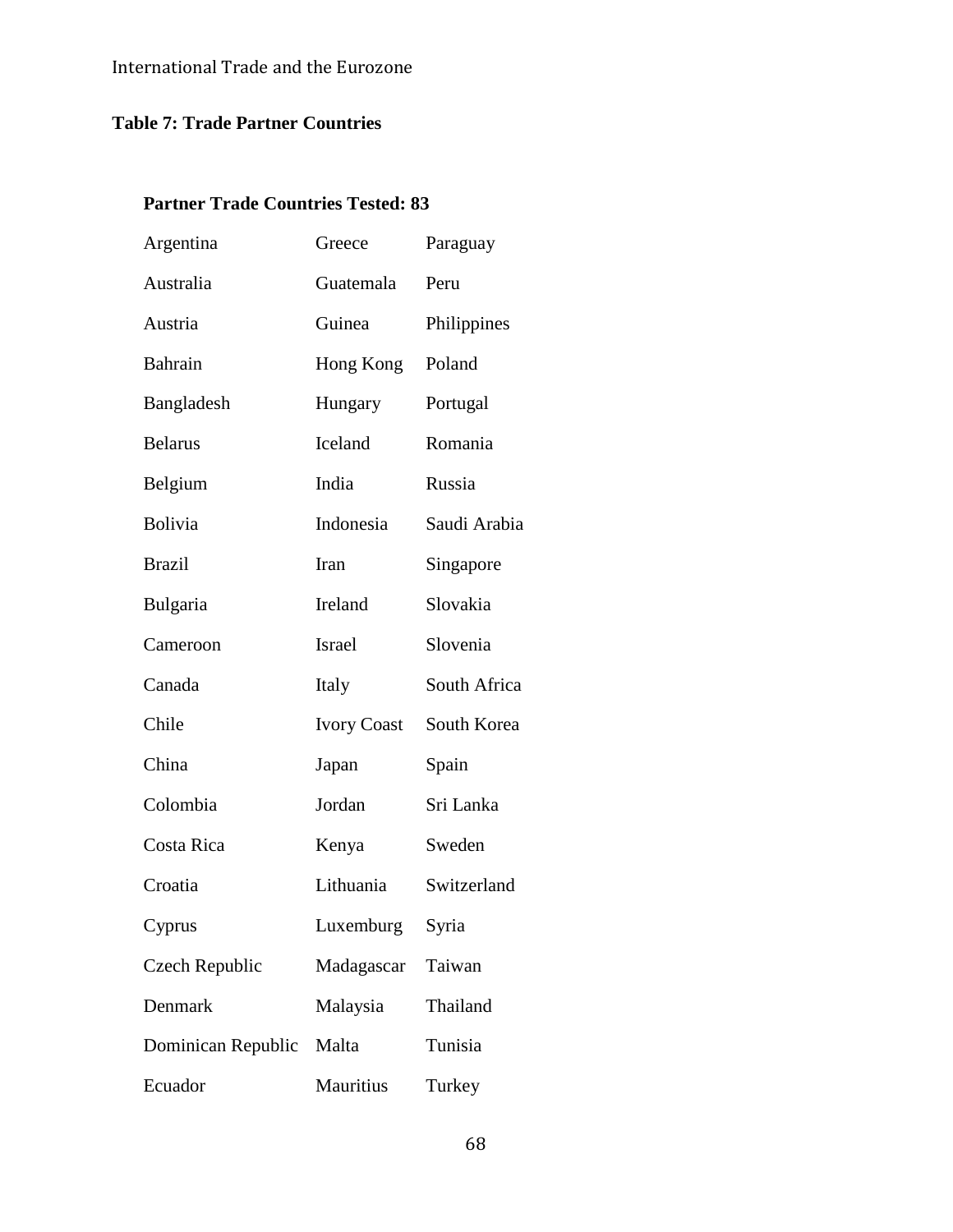| Egypt   | Merico      | Ukraine                         |
|---------|-------------|---------------------------------|
| Estonia | Morocco     | <b>United Arab Emirates</b>     |
| Finland | Netherlands | United Kingdom                  |
| France  | Norway      | <b>United States of America</b> |
| Germany | Pakistan    | Uruguay                         |
| . Thana | Panama      |                                 |

#### *B. Emperical model explanation:*

The empirical model will be based off the Gravity Model of International Trade with trade flows being the dependent variable, while real GDP and Distance will be the independent variables. The foundation of the functional form is modelled after Glick and Rose's (2002) model. However, their model did not take into account how long a country had been a member of a currency union, which is an important test statistic in this model. As the data being used is panel data all three common estimation errors may be present in the model; heteroscedasticity, multicollinearity and autocorrelation. An OLS estimator will be used to run a three-way fixed effects model. The model will determine the natural log value of international trade flows in regards to the natural log value of real GDP, the natural log value of the physical distance between the tested countries, and characteristics of the tested countries [such as currency union information]. The natural log values will be regressed in order to observe the expected percentage changes in trade flows between countries. Measuring the dependent variable as a change in percentage, neither real nor nominal values, is essential as the GDP values, and trade flow values, will differ drastically between certain countries. Using the natural log format will diminish the biases these inconsistencies may have on the results. To account for possible omitted variable bias the model will be a three way fixed effects model regarding the European countries, their trade partners and time.

Equation 3:  $ln(Trade Flow<sub>A,B</sub>)$ 

 $= \beta_0 + \beta_1 ln(rGDP_A * rGDP_B) - ln(\beta_3(Centroid Distance) + \beta_4 Lang$  $+ \beta_5$ Border +  $\beta_6$ Lock +  $\beta_7$ EuroCurrencyUnion  $+ \beta_8 EuroCurrent$  UnionTime  $+ \beta_9 Partner Currenc$  yUnion +  $\beta_{10}$  Partner Currency Union Time +  $\beta_{11}$ e)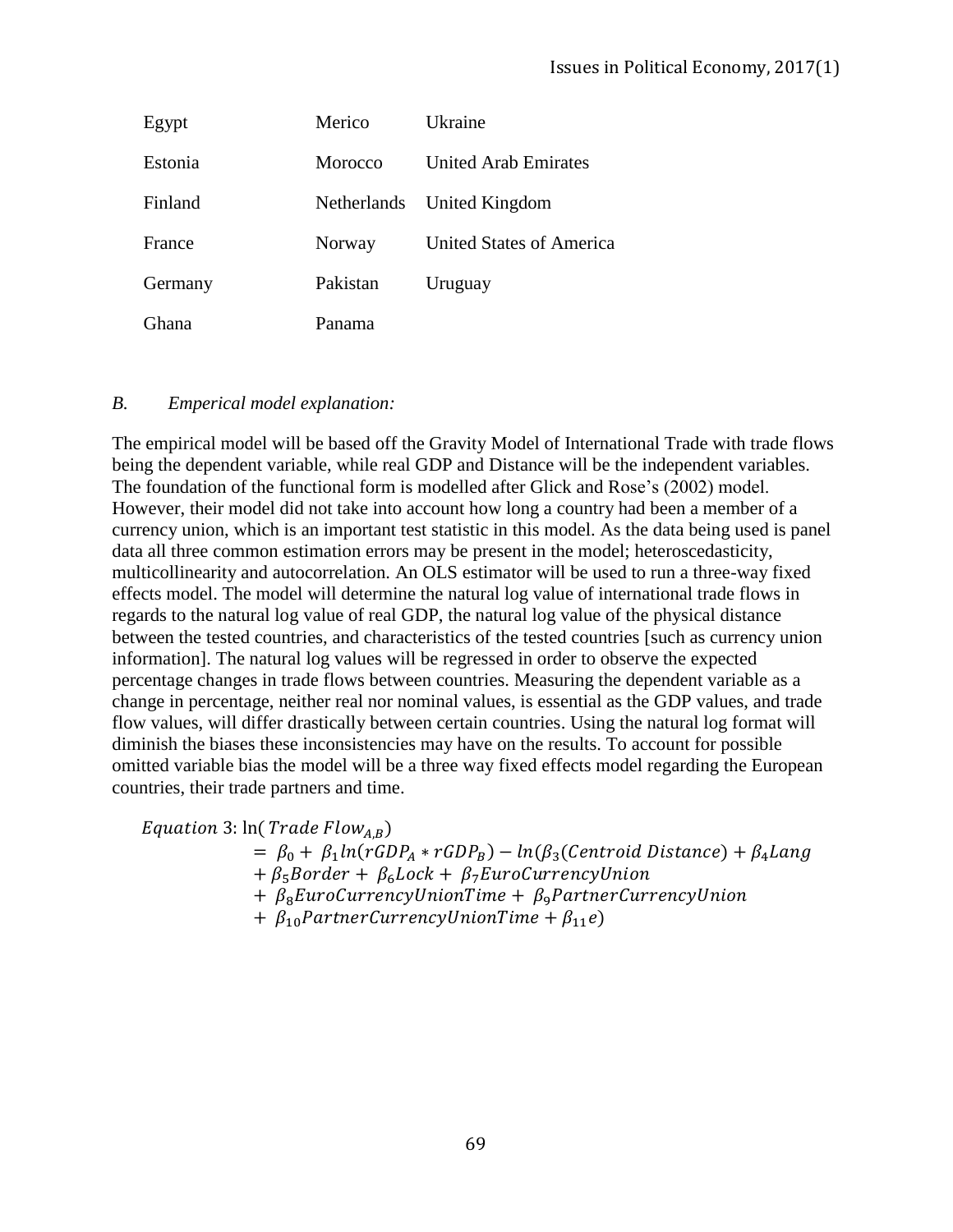When analysing the Gravity Model the only two ways the dependent variable, Trade Flow, can increase is when  $rGDP_{1,2}$  increases or Distance decreases. This model will be testing the distance variable of the Gravity Model.

Recall the base equation of the Gravity Model of International Trade is defined as:

Equation 4: 
$$
F_t = \beta \cdot \frac{GDP_1 \cdot GDP_2}{d^n}
$$

When analysing the independent variables all but the GDP values of countries 1 and 2 relate to the distance variable of the model. There are four main variables, which will help answer the overall hypothesis stating being in a currency union will increase international trade flows. These four variables are: *EuroCurrencyUnion, EuroCurrencyUnionTime, PartnerCurrencyUnion* and *PartnerCurrencyUnionTime.* By analysing the affect these four variables have on the natural log of trade flows a positive relationship between currency unions and trade flows should be determined.

The two variables *EuroCurrencyUnion* and *PartnerCurrencyUnion* are extremely similar. Both variables are binary variables and describe whether or not the tested countries are in a currency union. If the European country being tested is a member of the Eurozone the variable *EuroCurrencyUnion* will have a value of one. If the trading partner is a member of a currency union, whether it be the Eurozone or a different currency union, then the variable *PartnerCurrencyUnion* will have a value of one as well. A supporting hypothesis, for the master hypothesis, is both of these variables will have a statistically positive affect on the trade flows the tested countries realise.

If either *EuroCurrencyUnion* or *PartnerCurrencyUnion* have a value of one then the variables *EuroCurrencyUnionTime* and *PartnerCurrencyUnionTime* will have a value of one or greater, respectively. So, if *EuroCurrencyUnion* has a value of one then *EuroCurrencyUnionTime* will have to have a value of one or greater as it is measuring the amount of years the European country has been a member of the Eurozone. The relationship between *PartnerCurrencyUnion and PartnerCurrencyUnionTime* is the same, both are measuring if the trading partner is a member of a currency union, whether it be the Eurozone or not. Both variables, *EuroCurrencyUnion* and *PartnerCurrencyUnion,* are predicted to have a statistically positive relationship with the dependent variable, trade flows.

A second empirical model will be tested measuring the specific affects the Eurozone has on intra-Europe trading. In theory the adaptation of the Euro within Europe should increase the amount of trade European partners conduct with each other. The same type of data will be used however; it will only correspond with countries located in Europe. Instead of measuring whether the trading partner is in any currency union the model will measure whether the trading partner is in the Eurozone or not. The variables *EuroCurrencyUnion* and *EuroCurrencyUnionTime* will still be treated the same, and the original hypothesis that both of these variables will have a positive relationship regarding international trade will stay consistent. However, two variables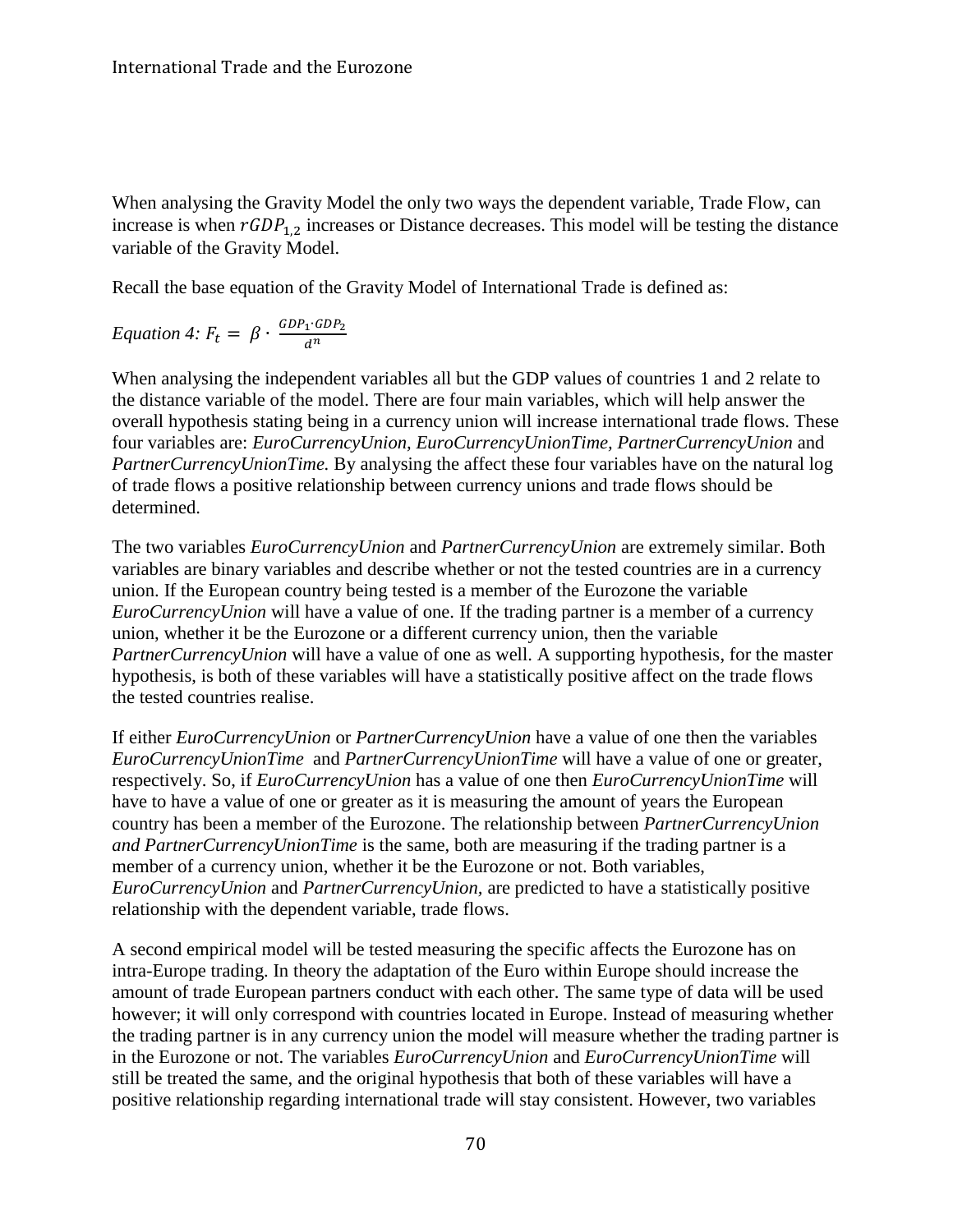will be changing. Instead of using *PartnerCurrencyUnion* and *PartnerCurrencyUnionTime* the model will now use *EuroCurrencyUnion2* and *EuroCurrencyUnionTime2.* These variables will be treated the same as *EuroCurrencyUnion* and *EuroCurrencyUnionTime* except they will be measuring the partner countries data concerning these variables. Both of these new variables are expected to have a positive correlation to international trade flow values.

A third empirical model was developed to determine if there is a relationship regarding intracurrency union trading. This model only has one variable accounting for currency union information. It is a binary variable that has a value of one only if both the tested countries are members of the Eurozone. The model only tests countries within Europe, and is meant to determine if countries that both have adopted the Euro as their currency see higher levels of trade than if only one, or neither, country was a member of the Eurozone. The results of this model will be directly compared to results found by Glick and Rose. A positive relationship between intra-Eurozone trading and the Euro is expected. The primary hypothesises being tested are directly related to demonstrating that joining a currency union has a positive correlation upon international trade flows. Once these have been tested the overall hypothesis of;

 $H_0$ : Currency Unions  $\leq 0$ 

 $H_1$ : Currency Unions > 0

should be shown to be false, as Currency Unions should have a statistically significant positive impact on trade flows.

For the models developed a standardized autocorrelation test cannot be run. The models are three way fixed effects models with a time variable being fixed, as there are multiple observations per time period. There is no standardized test that can be run in order to detect autocorrelation within three way fixed effects models

#### *Model Test 1) Full Model Explanation & Regression Error Testing:*

Ideally the model would be a three-way fixed effects model using a type command such as xtreg in STATA. However, a command wasn't available to carry this out. In order to account for the European "home" trading partner, the other trading partner and the time frames observed in the data I created three i. variables; i.Home, i.Partner and i.Periods, which when implemented into the OLS model create the same effect as a three-way fixed effects model. These three variables are separate dummy variables representing each alternative home country, each alternative trading partner and each alternative trading period. The data involved for the full model uses European countries as the home country, and then both European and non-European countries as the partner countries. Trade flows are only analysed between the "home" European countries and their partners. For example, trade between Portugal and the U.S. will be measured, but trade between the U.S. and Panama will not be measured.

The possibility of multicollinearity is very prevalent in this model. Some of the independent variables will not have a value greater than zero unless a correlated variable has a value equal to one. To test for this the VIF command was performed in STATA. The four independent variables we want to analyse in regards to currency unions are; Eurozone Membership, yes or no;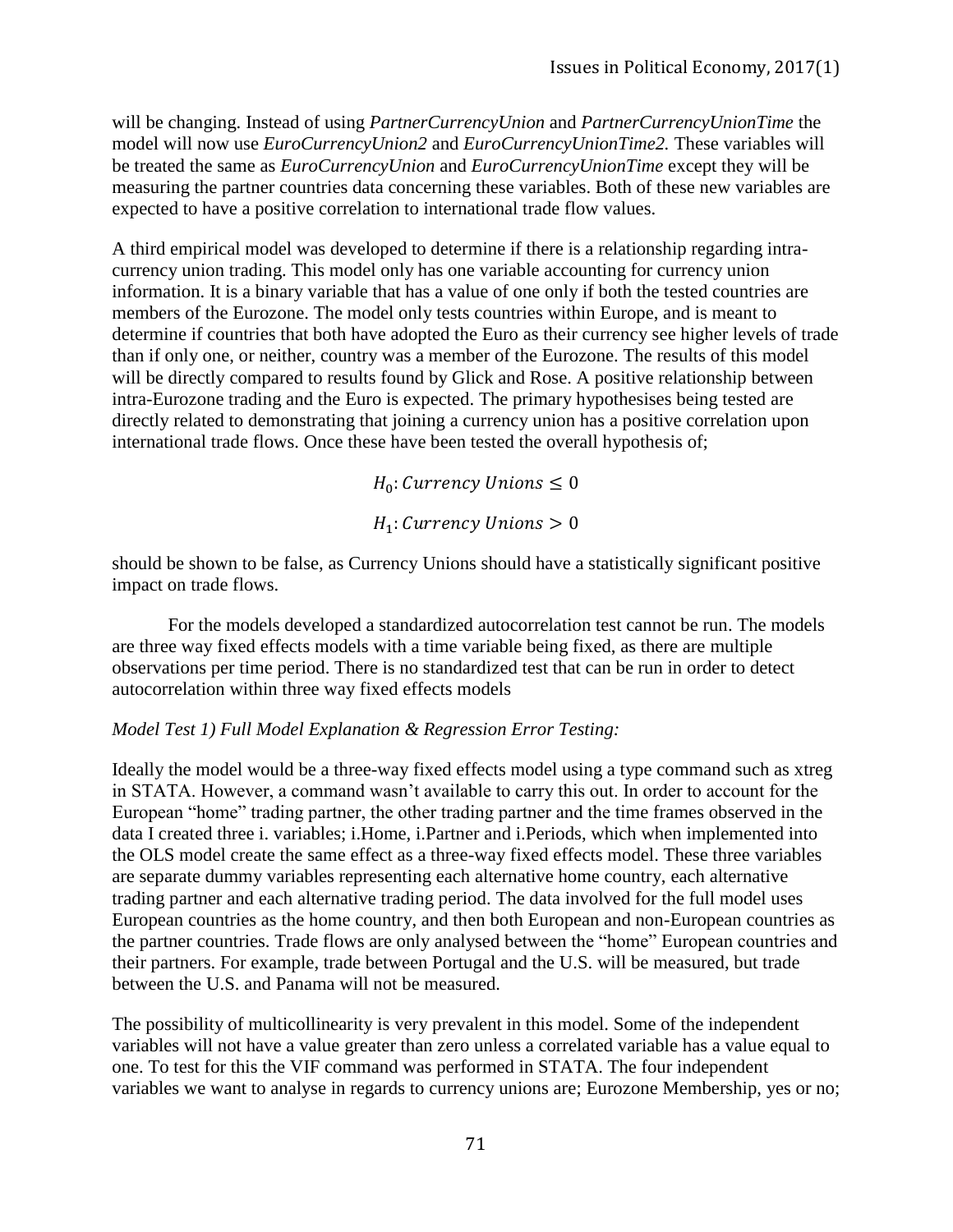Eurozone Membership Years; Trading partner currency union integration, yes or no; and Trading partner currency union membership years. These four variables measure whether or not either trading partner is in a currency union, and if they are how many years they have been a member of said union, respectively. As you can see below the VIF values are either 10.06 or lower. As a rule of thumb any value of 10 or higher would hint at the presence of multicollinearity. However, since the highest value is equal to 10.06, essentially 10, and all of these variables are statistically significant we can conclude that multicollinearity is not an issue. On a side note, the variable accounting for real GDP values has a value of 96.84. This high value shows the variable is susceptible to multicollinearity. While this does show inflated standard errors the variable will be kept in the regression. Prior research has shown real GDP is a statistically necessary variable when using the Gravity Model of International Trade (Anderson, 1979), and given that the variable is statistically significant at a 0.05 level it will be kept.

#### **Table 8: VIF test results - full model**

# **Variable VIF 1/VIF** Real GDP 96.84 0.010 Distance (km) 1.08 0.925 Eurozone Membership, yes or no 6.12 0.163 Eurozone Membership Years 5.31 0.188 Trading partner currency union, yes or no 5.61 0.178 Trading partner currency union membership years 10.06 0.099 Shared border, yes or no 1.26 0.791 EU country landlocked, yes or no 17.27 0.057 Trading partner landlocked, yes or no 24.68 0.040 Shared language 1.27 0.790 **Mean** 6.98

**VIF Diagnostic Results**

#### Heteroscedasticity is also prevalent in the model. By running the hettest a p-value of 0 was determined. Even though heteroscedasticity is prevalent this isn't unexpected. One of the pillars of this model is using European countries as a "home" country to compare trade flows with. Since there is more to trade flows than simply physical distance, and what currencies are being used in the exchange, it is not surprising to find subsets of groups in the data. To counter this issue i. variables were developed and used in the robust regression. Even though there is

#### 72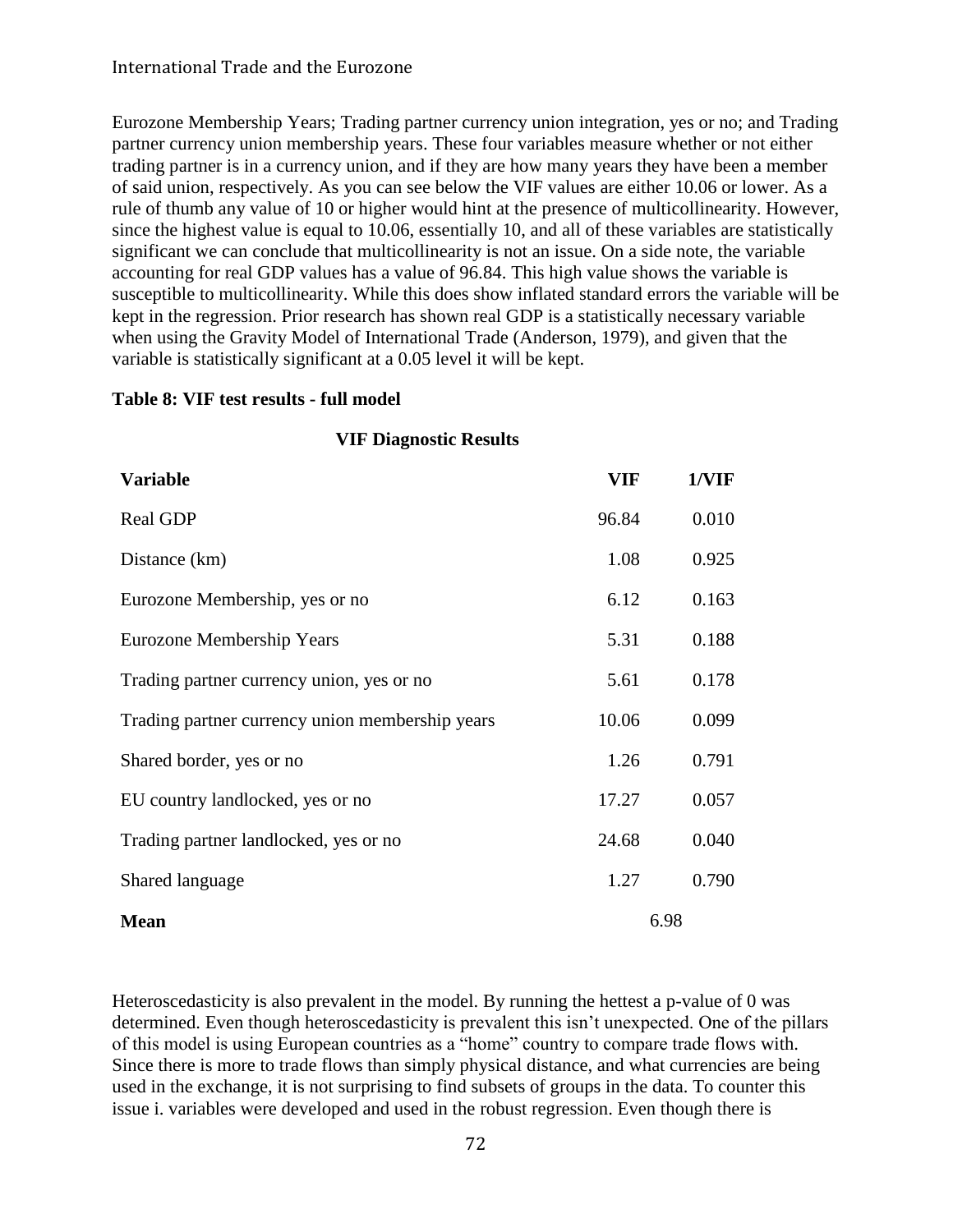heteroscedasticity all but one of the independent variables are statistically significant, and with the R-squared value equalling .8293 the model is still statistically sound.

#### **Table 9: Heteroscedasticity test results - full model**

#### **Hettest**

#### **Fitted values of lnTradeFlow**

| $Chi^2$     | 11,444.34 |
|-------------|-----------|
| $P > Chi^2$ | $\theta$  |

#### *C. Model Test 2) European Model Explanation & Regression Error Testing:*

Just like the original empirical model this model is also a three way fixed effects model, and the same command was used to carry it out. Again, I created three i. variables; i.Home, i.Partner and i.Periods, which when implemented into the OLS model create the same effect as a fixed effects model. These three variables are separate dummy variables representing each alternative home country, each alternative trading partner and each alternative period. However, unlike the original model this model only takes into account trading partners located on the European continent. It is meant to show a relationship between the Eurozone and international trade flows within Europe.

As with the original model the issue of multicollinearity could be found within the secondary model for the same reasons as the original model. In order to test for this possibility the VIF test was run: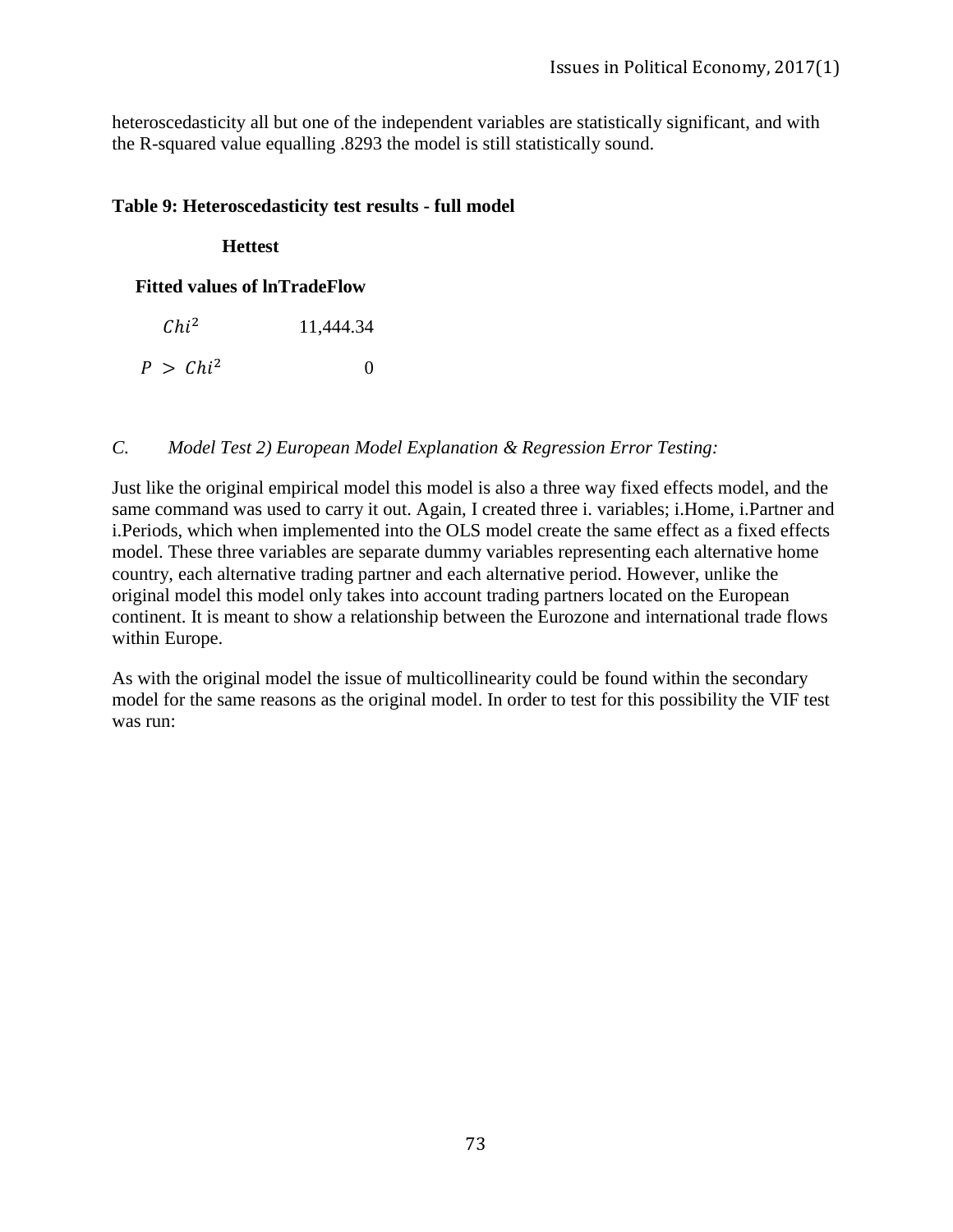#### **Table 10: VIF test results – European model**

#### **VIF Diagnostic Results**

| <b>Variable</b>                            | VIF   | 1/VIF |
|--------------------------------------------|-------|-------|
| <b>Real GDP</b>                            | 92.29 | 0.010 |
| Distance (km)                              | 1.1   | 0.908 |
| Eurozone membership country one, yes or no | 6.12  | 0.163 |
| Eurozone membership years, country one     | 5.35  | 0.186 |
| Eurozone membership country two, yes or no | 5.42  | 0.184 |
| Eurozone membership years, country two     | 4.65  | 0.214 |
| Shared border, yes or no                   | 1.38  | 0.725 |
| EU country landlocked, yes or no           | 9.79  | 0.102 |
| Trading partner landlocked, yes or no      | 17.68 | 0.056 |
| Shared language                            | 1.39  | 0.719 |
| <b>Mean</b>                                |       | 6.79  |

The four variables that are being specifically tested within this model are; Eurozone membership country one, yes or no; Eurozone membership years, country one; Eurozone membership country two, yes or no; and Eurozone membership years, country two. These variables are determining whether one, both, or neither of the trading partners are in the Eurozone, and for how long they have been members. As shown above none of the variables have a VIF value greater than 6.12, thus, when it comes to these four variables multicollinearity is a non-factor. Just like in the original model the variable describing the natural log function of the sum of the real GDPs of the tested countries has an extremely high VIF value, 92.92. However, this is not necessarily an issue, as it does not reduce the predictive nature of the model, nor its reliability.

Since the variables we are focusing on in this model are specific to the Eurozone, and countries who are both members and non-members of the Eurozone who are located in Europe are being tested, heteroscedasticity is to be expected. The four variables relating to currency unions; Eurozone membership country one, yes or no; Eurozone membership years, country one; Eurozone membership country two, yes or no; and Eurozone membership years, country two; are essentially mirrors of each other. For instance, the same values for these variables will be observed for the country Spain both when it is the home trading country and when it is the partner trading country [the same can be said for every country being tested in this model]. Due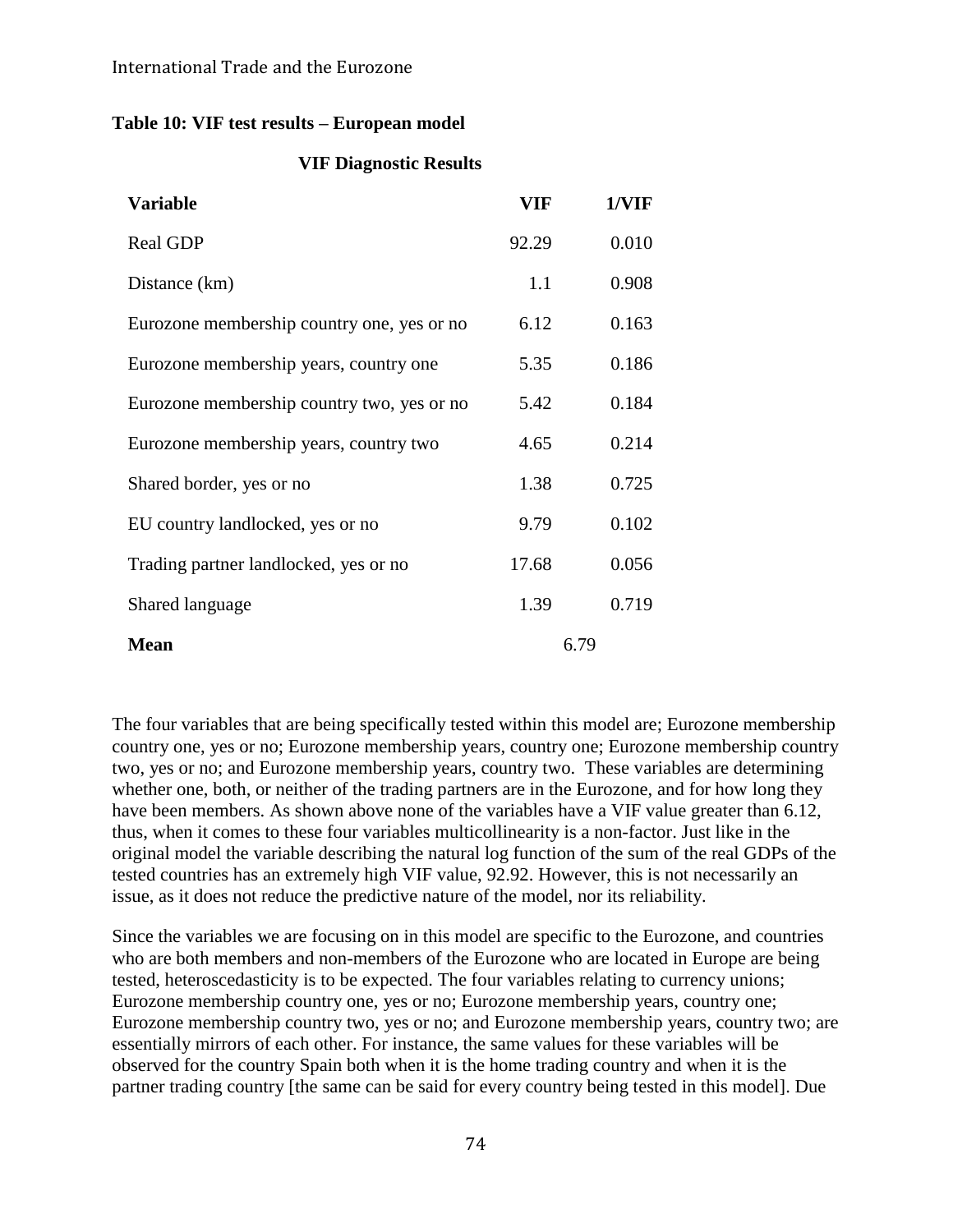to this heteroscedasticity is to be expected, and it is prevalent. After conducting a hettest a pvalue of 0, and a  $Chi^2$  value of 3004.95, was observed:

#### **Table119: Heteroscedasticity Test – European Model**

#### **Hettest**

#### **Fitted values of lnTradeFlow**

| $Chi^2$ | 3004.95 |  |
|---------|---------|--|
|         |         |  |

These values show a definitive conclusion that heteroscedasticity is prevalent within the secondary model, just as it is in the original. However, just like in the original i.variables were developed to counter this issue. The "robust" command was used for the OLS regression in order to counter the issue as well. All but one of the four variables testing currency union information are statistically significant at a 0.05 level. Also, the r-squared value is equal to 0.859 showing the majority of the data fluctuations are attributed to the variables within the model.

#### *D. Model Test 3) Intra-Eurozone Trading Model Explanation & Regression Error Testing:*

A third model was developed in order to observe intra-Eurozone trading. Like the second model only countries located within Europe are included. However, unlike the previous two models only one variable, both trading partners are Eurozone members, yes or no; is used to describe the tested countries relationships with a currency union. This variable is a binary variable accounting for both countries being in the Eurozone. If both tested countries are members of the Eurozone then the variable will have a value of one. However, if only one country is a member of the Eurozone, or neither country is a member, then the variable will have a value of zero. This variable was developed in order to observe a statistical relationship between countries that are members of the Eurozone. One of the reasons the Eurozone was developed was to increase economic development between member states so this variable is expected to have a positive, statistically significant, impact on trade flows. Just like the previous two models this model is a three way fixed effects model with the same three i. variables being used.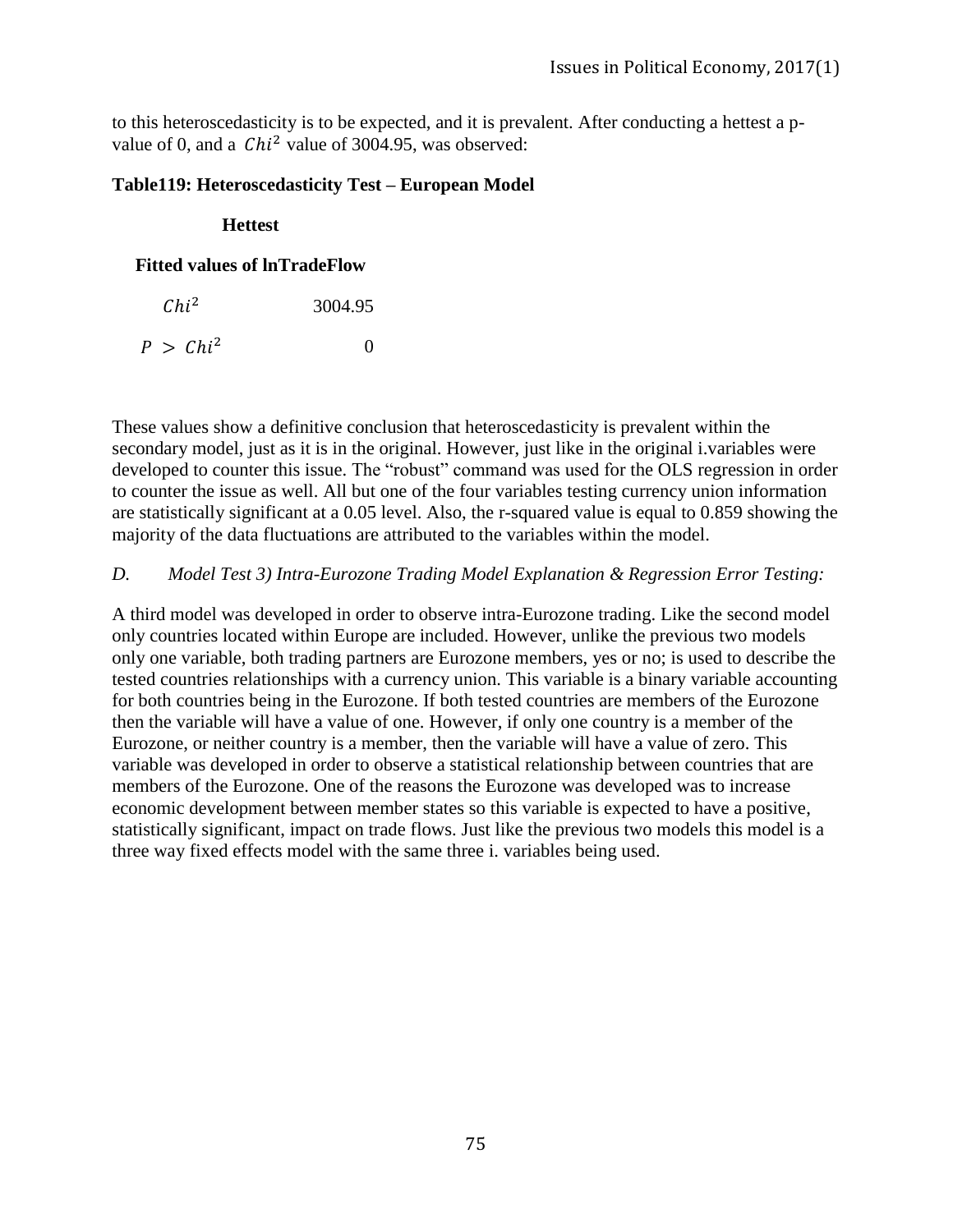#### International Trade and the Eurozone

Not surprisingly the bias of multicollinearity was present within the third model as well:

#### **Table 12: VIF Results – Intra-Eurozone trading model**

#### **VIF Diagnostic Results**

| <b>Variable</b>                                       | <b>VIF</b> | 1/VIF |
|-------------------------------------------------------|------------|-------|
| <b>Real GDP</b>                                       | 85.15      | 0.011 |
| Distance (km)                                         | 1.1        | 0.907 |
| Both trading partners are Eurozone members, yes or no | 1.85       | 0.541 |
| Shared boarder, yes or no                             | 1.38       | 0.723 |
| EU country one landlocked, yes or no                  | 9.8        | 0.101 |
| EU country two landlocked, yes or no                  | 16.41      | 0.060 |
| Shared language                                       | 1.39       | 0.718 |
| <b>Mean</b>                                           |            | 6.16  |

As in the previous two models the two variables showing the highest VIF values are the variables pertaining to real GDP values and whether or not the partner country is landlocked, with VIF values of 85.15 and 16.41 respectively. Even though these variables have high VIF values it does not make the model any less predictive or reliable. However, the new variable introduced regarding whether or not both trading partners are members of the Eurozone does not have multicollinearity bias, as its VIF value is equal to 1.85. The mean VIF for the entire regression is equal 6.16. As this value is not greater than 10 the overall issue of multicollinearity is not necessarily prevalent for the entire model.

Again just like the first two models the third model has a high  $\mathcal{C}hi^2$  value of 2911.9: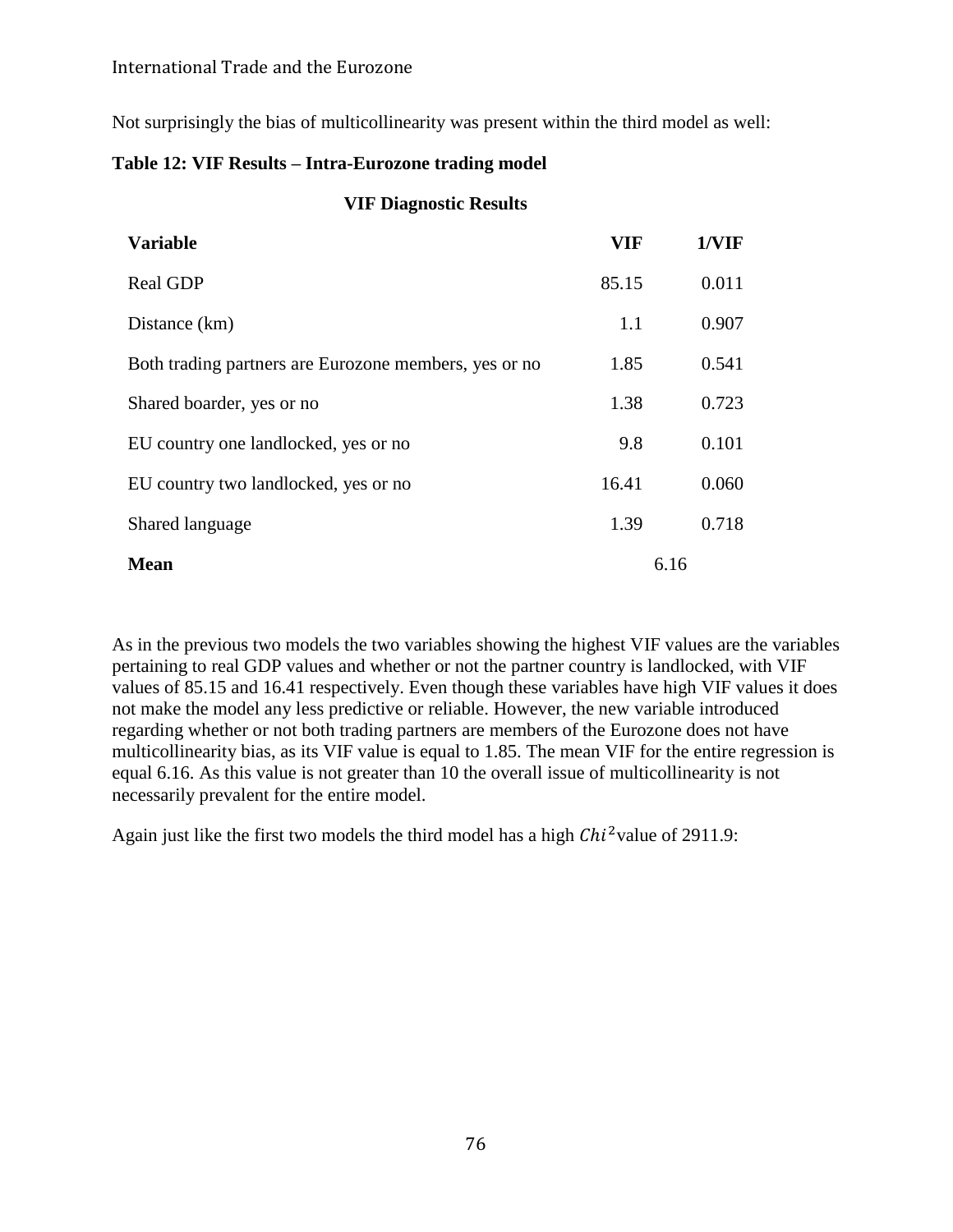#### **Table 13: Heteroscedasticity Test – Intra-Eurozone trading model**

**Hettest**

## **Fitted values of lnTradeFlow**

| $Chi^2$     | 2911.90  |
|-------------|----------|
| $P > Chi^2$ | $\theta$ |

This value shows the bias of heteroscedasticity is prevalent within the model. While the high values found in the first models were to be expected, as they each had multiple variables describing currency unions, it is a little more surprising to find it within this model. One of the possible causes is the relationship between the two variables describing whether or not the countries are landlocked or not. Since this model is only accounting for countries located within Europe these two variables will be mirrors of each other. For instance, when Czech Republic is the home country it will have a value of one for the variable EU country one landlocked, yes or no, but when it is the partner country it will also have a value of one for the variable EU country two landlocked, yes or no, as both of the variables account for Czech Republic being a landlocked country. With the incorporation of these two variables the issue of heteroscedasticity can easily arise since they are essentially mirror variables. However, to account for this bias the "robust" command was run in STATA for the final regression.

#### **VII. References**

Alan Heston, Robert Summers & Bettina Aten, Penn World Table Version 7.1, Center for International Comparisons of Production, Income and Prices at the University of Pennsylvania, July 2012.

Allington, N., Paul, K., & Florian, W. One Market, One Money, One Price? *International Journal of Central Banking , 3*, (2005): 73-115.

Anderson, James E. "A theoretical foundation for the gravity equation." *The American Economic Review* 69, no. 1 (1979): 106-116.

Baldwin, Richard E. *In Or Out: Does it Matter? an Evidence-based Analysis of the Euro's Trade Effects*. Centre for Economic Policy Research, (2006).

Baldwin, Richard E., Virginia Di Nino, Lionel Fontagné, Roberto A. De Santis, and Daria Taglioni. "Study on the impact of the euro on trade and foreign direct investment." *European Economic and Monetary Union Working Paper* (2008): 321.

Bolton, S. (2001, December 10). *A history of currency unions.* Retrieved February 22, 2015, from The Guardian: http://www.theguardian./world/2001/dec/10/euro.eu